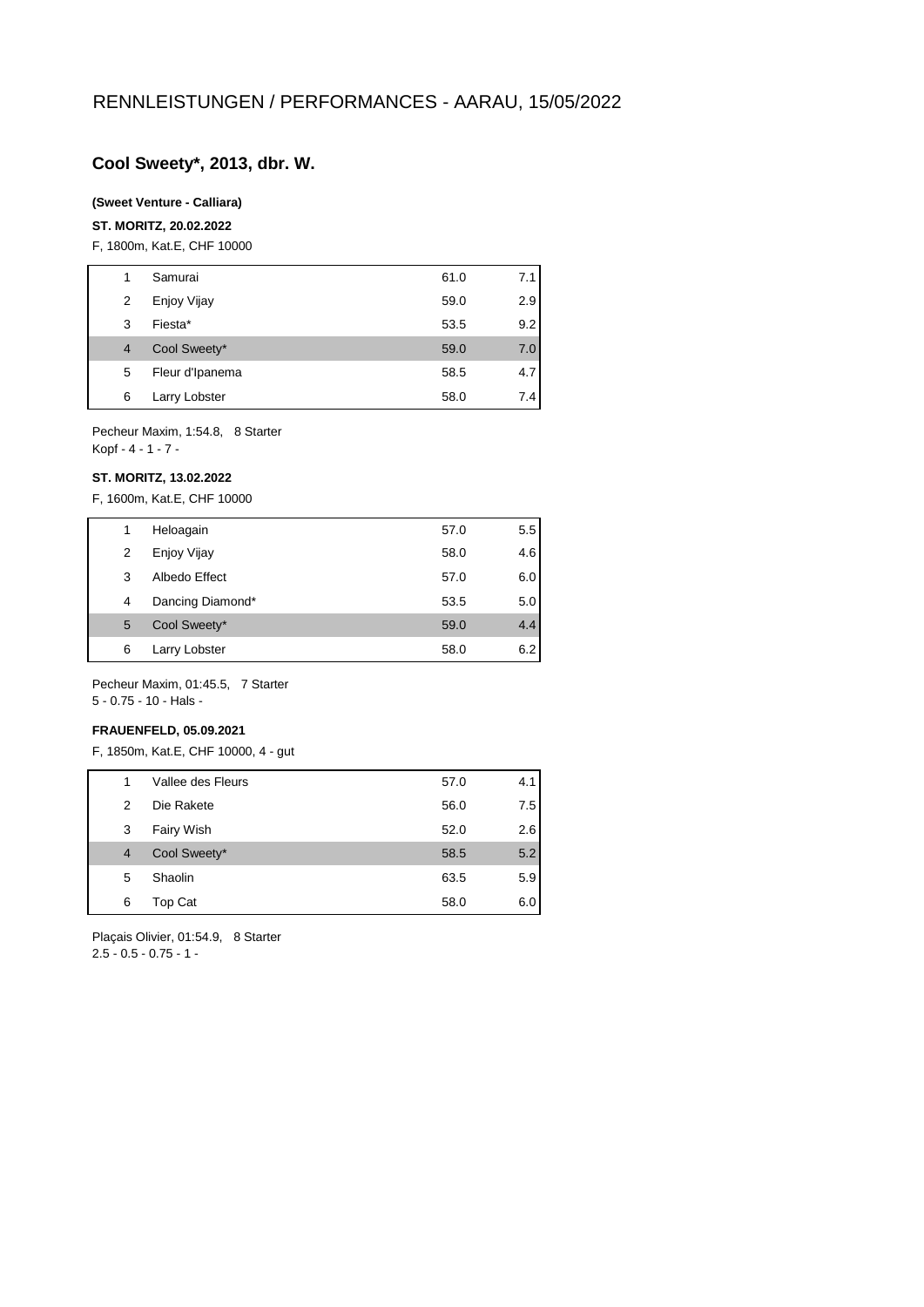# **Look alike\*, 2016, br. St.**

## **(Pastorius - L'Arc en Ciel)**

## **DIELSDORF, 24.10.2021**

F, 2300m, Kat.B, CHF 12000, 3.5 - gut

| 1 | Ulster                | 62.0 | 3.3  |
|---|-----------------------|------|------|
| 2 | <b>Flying Officer</b> | 59.0 | 3.7  |
| 3 | Enjoy Vijay           | 52.0 | 16.1 |
| 4 | Look alike*           | 52.0 | 5.8  |
| 5 | Wayway                | 55.0 | 7.0  |
| 6 | <b>Gold Street</b>    | 56.0 | 3.3  |

Schoch Cheryl, 02:28.4, 8 Starter Hals - 3.5 - 0.75 - 2 -

#### **DIELSDORF, 26.09.2021**

F, 2300m, Kat.E, CHF 9000, 4 - gut

| 1             | Hericourt   | 53.0 | 2.6 |
|---------------|-------------|------|-----|
| $\mathcal{P}$ | Look alike* | 63.5 | 8.0 |
| 3             | Die Rakete  | 57.0 | 4.0 |
| 4             | Sociopath   | 52.0 | 8.7 |
| 5             | Tenorio     | 59.0 | 5.6 |
| 6             | Alacon*     | 63.0 | 7.7 |

Am.Schnyder Cecilia, 02:34.4, 8 Starter

Kopf - 2 - 2.5 - 1.25 -

### **AARAU, 12.09.2021**

F, 2600m, Kat.E, CHF 8000, 4 - gut

| 1 | Look alike* | 60.5 | 2.3 |
|---|-------------|------|-----|
| 2 | Ganador*    | 61.0 | 3.0 |
| 3 | Lorena*     | 62.5 | 2.3 |
| 4 | Carya*      | 54.5 | 3.9 |
|   |             |      |     |

Schoch Cheryl, 02:58.7, 4 Starter Nase - 3 - 1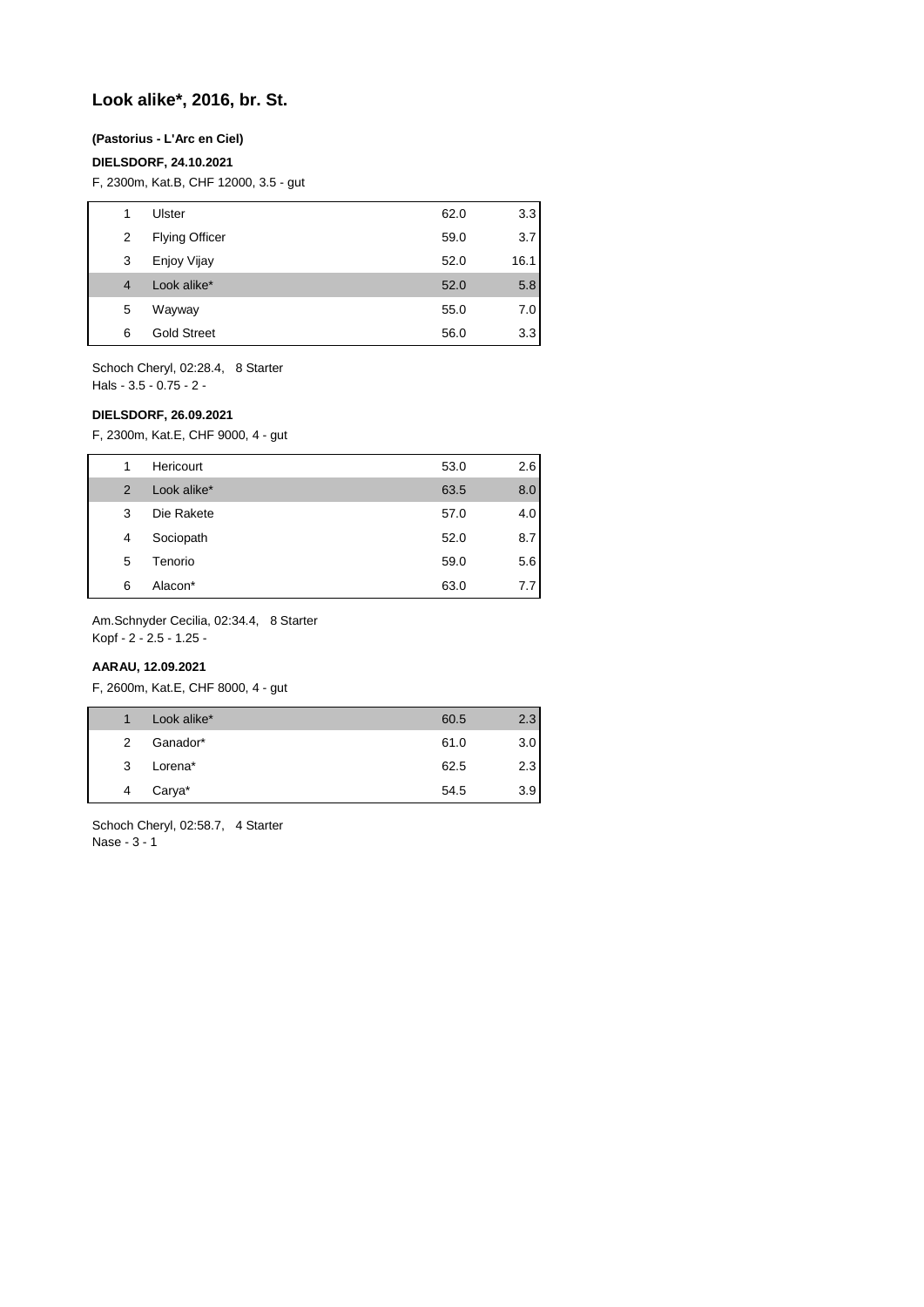# **Lordino\*, 2013, br. W.**

#### **(Lord of England - London Beat)**

#### **FRAUENFELD, 18.04.2022**

F, 2400m, Kat.E, CHF 8000, 4 - gut

| 1 | Hericourt         | 63.0 | 2.6 |
|---|-------------------|------|-----|
| 2 | Enjoy Vijay       | 59.0 | 4.5 |
| 3 | Vallee des Fleurs | 59.5 | 3.7 |
| 4 | Fleur d'Ipanema   | 58.5 | 8.2 |
| 5 | Lordino*          | 56.0 | 8.0 |
| 6 | Samurai           | 61.0 | 3.1 |

Schneider Carina, , 6 Starter

## **AVENCHES, 14.10.2021**

F, 2400m, Kat.E, CHF 9000, 3.9 - gut

| 1             | Scappato (H) | 59.0 | 1.9  |
|---------------|--------------|------|------|
| $\mathcal{P}$ | Lordino*     | 56.0 | 9.6  |
| 3             | Cri de Lope  | 55.5 | 14.5 |
| 4             | Checkpoint*  | 60.0 | 6.2  |
| 5             | Mister Zoff  | 52.5 | 5.8  |
| 6             | Shinduro     | 58.5 | 27.6 |

Schneider Carina, 02:41.9, 7 Starter

1.5 - 3 - 1.25 - Hals -

## **DIELSDORF, 26.09.2021**

F, 2300m, Kat.E, CHF 9000, 4 - gut

| 1 | Hericourt   | 53.0 | 2.6 |
|---|-------------|------|-----|
| 2 | Look alike* | 63.5 | 8.0 |
| 3 | Die Rakete  | 57.0 | 4.0 |
| 4 | Sociopath   | 52.0 | 8.7 |
| 5 | Tenorio     | 59.0 | 5.6 |
| 6 | Alacon*     | 63.0 | 7.7 |
| 8 | Lordino*    | 57.5 | 5.7 |

Plaçais Olivier, 02:34.4, 8 Starter Kopf - 2 - 2.5 - 1.25 -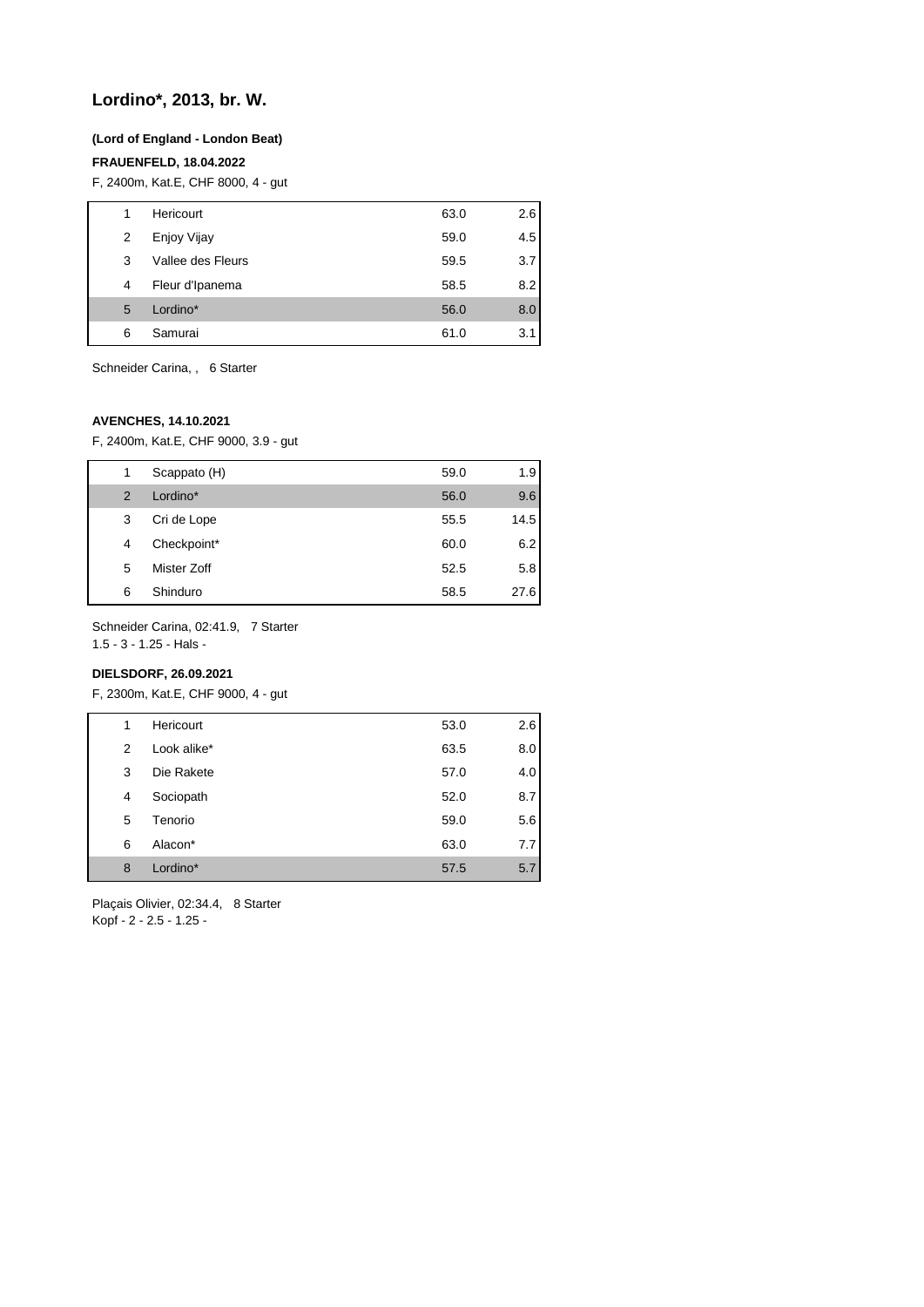# **Lord Of The Alps\*, 2017, F. W.**

#### **(Lord of England - Adalawa)**

#### **DIELSDORF, 08.05.2022**

F, 2300m, Kat.B, CHF 15000, 4.5 - weich

| 1 | Moderator         | 61.0 | 5.1 |
|---|-------------------|------|-----|
| 2 | Singledon         | 62.0 | 4.8 |
| 3 | Praetorius        | 59.0 | 3.3 |
| 4 | Ulster            | 62.0 | 6.2 |
| 5 | Wayway            | 55.0 | 8.9 |
| 6 | Lord Of The Alps* | 60.0 | 8.4 |

Lheureux Clément, 02:31.7, 9 Starter 2 - Hals - 1.5 - Hals -

#### **FRAUENFELD, 18.04.2022**

F, 2000m, Kat.B, CHF 10000, 4 - gut

| 1 | Singledon         | 62.5 | 3.0 |
|---|-------------------|------|-----|
| 2 | Moderator         | 61.0 | 4.1 |
| 3 | Lascalo           | 52.0 | 3.0 |
| 4 | Sir Vulcano       | 58.5 | 5.5 |
| 5 | Shariyar          | 54.5 | 5.6 |
| 6 | Lord Of The Alps* | 55.0 | 5.8 |

Zwahlen Karin, , 6 Starter

## **DIELSDORF, 26.09.2021**

F, 2475m, Kat.A, CHF 50000, 4 - gut

| 1 | Ulster                | 57.0 | 7.5  |
|---|-----------------------|------|------|
| 2 | <b>Nubius</b>         | 59.5 | 2.3  |
| 3 | <b>Flying Officer</b> | 57.0 | 5.3  |
| 4 | Moderator             | 60.5 | 4.6  |
| 5 | Lord Of The Alps*     | 57.0 | 11.4 |
| 6 | Wayway                | 57.0 | 17.8 |

Lheureux Clément, 02:38.6, 9 Starter Kopf - 5 - 5 - 1.25 -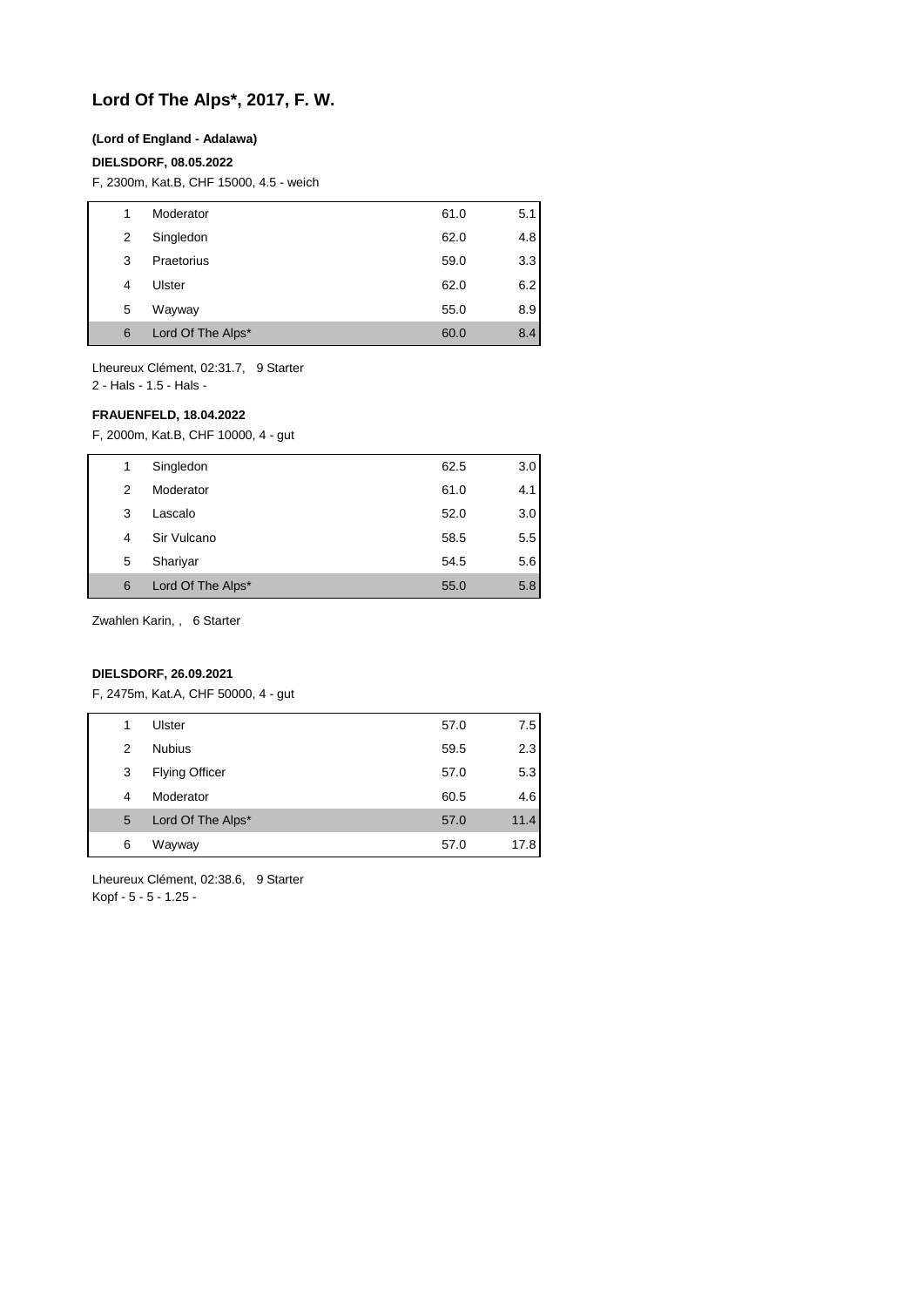## **Myrina\*, 2018, br. St.**

#### **(Vanishing Cupid - Marcellina)**

#### **AVENCHES, 13.04.2022**

F, 2150m, Kat.E, CHF 9000, 3.8 - gut

| 1 | Myrina*         | 54.5 | 7.9  |
|---|-----------------|------|------|
| 2 | Tenorio         | 61.5 | 12.3 |
| 3 | Scappato (H)    | 62.0 | 2.4  |
| 4 | Fleur d'Ipanema | 57.0 | 8.8  |
| 5 | Fairy Wish      | 57.5 | 23.2 |
| 6 | Lorena*         | 59.5 | 6.0  |

Campos Remi, 02:26.2, 10 Starter  $2 - 1.5 - 3.5 - 1 -$ 

## **Frankreich - Lyon-la Soie, 18.11.2021**

F, 1800m, Kat.E, EUR 16000

UNPL. Myrina\*

Campos Remi

### **DIELSDORF, 24.10.2021**

F, 1800m, Kat.E, CHF 7000, 3.5 - gut

| 1 | Myrina*    | 55.0 | 9.3     |
|---|------------|------|---------|
| 2 | Jeföhl     | 55.5 | $5.0\,$ |
| 3 | Ophelia    | 52.5 | 6.0     |
| 4 | Segantini* | 57.0 | 19.7    |
| 5 | Managua*   | 57.0 | 6.9     |
| 6 | Jashiba*   | 52.5 | 9.4     |

Campos Remi, 01:51.2, 12 Starter K.K. - 4 - 0.75 - 2 -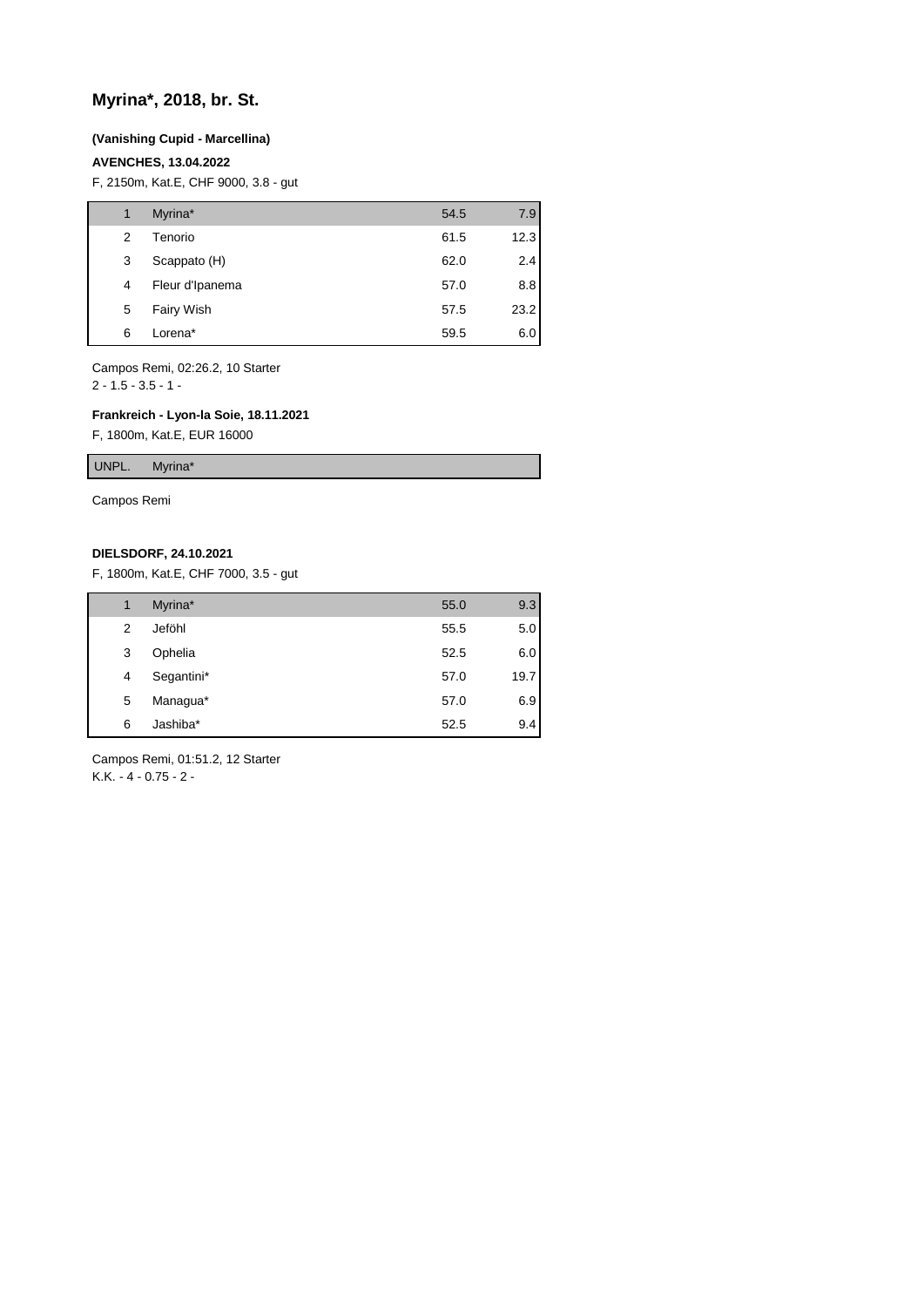# **Almoreto\*, 2018, br. W.**

### **(Mascarpone - Angelfire)**

#### **AVENCHES, 14.10.2021**

F, 2150m, Kat.F, CHF 8000, 3.9 - gut

| 1 | Jeföhl       | 54.5 | 16.2 |
|---|--------------|------|------|
| 2 | Pontero      | 63.0 | 3.4  |
| 3 | Moon Gem*    | 61.0 | 8.4  |
| 4 | Fame On You  | 59.0 | 6.1  |
| 5 | Larissa*     | 59.0 | 8.9  |
| 6 | Scotsh Club* | 56.5 | 15.3 |
| 8 | Almoreto*    | 52.0 | 35.6 |

Besenyei Ferenc, 02:23.6, 14 Starter Hals - 0.25 - 1 - 3.5 -

#### **AVENCHES, 18.08.2021**

F, 2150m, Kat.F, CHF 8000, 3.7 - gut

| 1 |   | Win Win     | 56.5 | 7.4  |
|---|---|-------------|------|------|
|   | 2 | Step Up     | 62.0 | 7.9  |
|   | 3 | Myrina*     | 58.0 | 3.7  |
| 4 |   | Pique Dame* | 57.5 | 26.8 |
|   | 5 | Carya*      | 60.5 | 2.5  |
| 6 |   | Almoreto*   | 57.0 | 6.5  |

Schneider Carina, 02:23.0, 7 Starter 0.25 - 1 - 2.5 - 5 -

## **AVENCHES, 06.07.2021**

F, 2150m, Kat.F, CHF 8000, 3.8 - gut

| 1 | Carya*        | 56.5 | 7.4  |
|---|---------------|------|------|
| 2 | Air Space     | 59.5 | 3.8  |
| 3 | Almoreto*     | 56.0 | 26.3 |
| 4 | Billy the Kid | 58.0 | 6.6  |
| 5 | Pique Dame*   | 56.5 | 16.8 |
| 6 | Randolina*    | 56.5 | 11.4 |

Schneider Carina, 02:28.6, 7 Starter 3.5 - 2 - k.K. - 5 -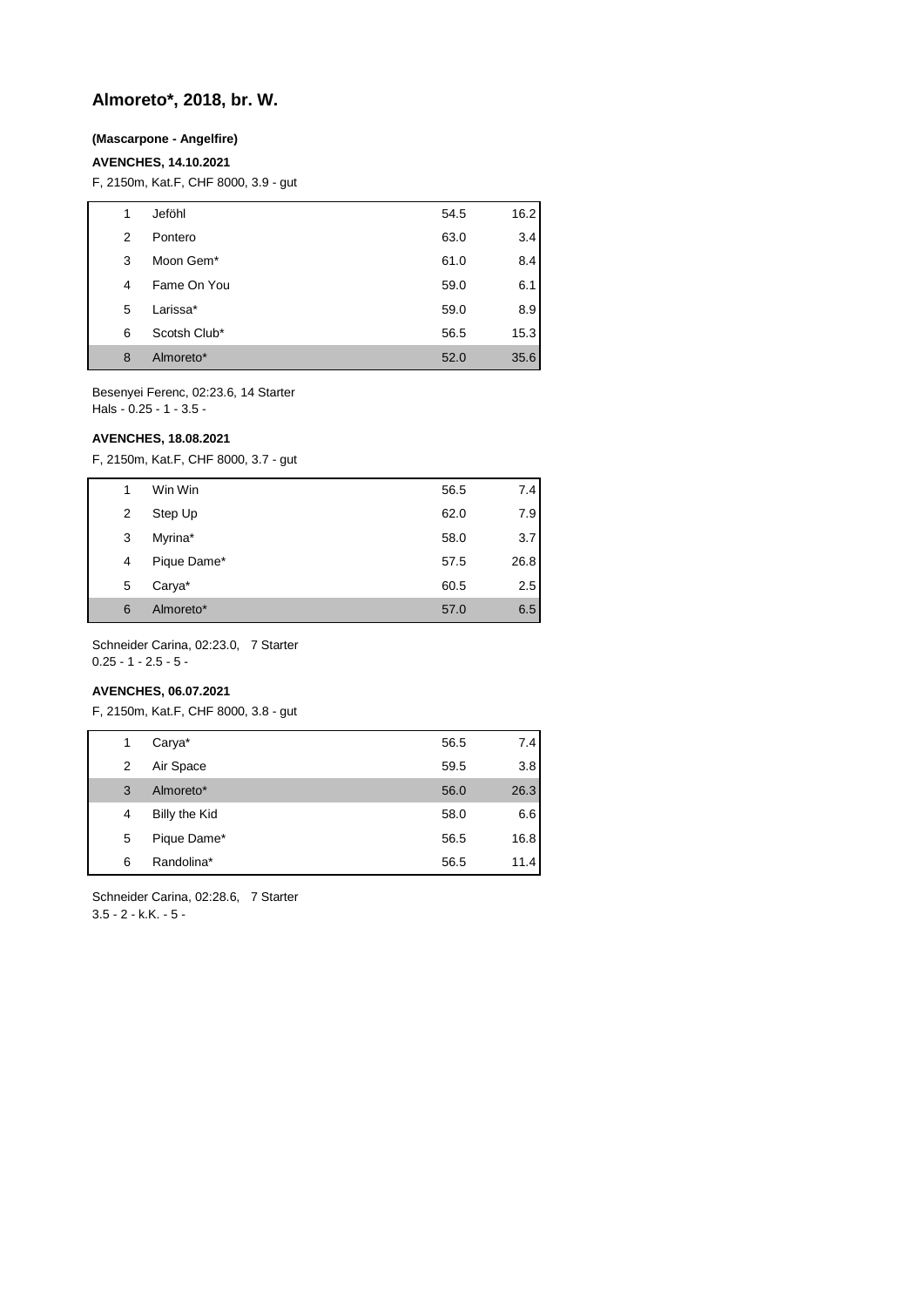# **Blue Memories\*, 2012, F. St.**

#### **(Turtle Bowl - Blue Ellen)**

#### **DIELSDORF, 24.10.2021**

F, 2000m, Kat.F, CHF 7000, 3.5 - gut

| 1 | Win Win               | 60.5 | 3.0  |
|---|-----------------------|------|------|
| 2 | Journey Flash         | 61.0 | 4.3  |
| 3 | Fiesta*               | 55.5 | 6.0  |
| 4 | Shamorin*             | 55.0 | 19.3 |
| 5 | <b>Blue Memories*</b> | 62.5 | 6.1  |
| 6 | Arrincton*            | 56.5 | 5.7  |

Schoch Cheryl, 02:10.0, 10 Starter 1.5 - 1.75 - 4 - 0.75 -

#### **DIELSDORF, 21.08.2021**

F, 2000m, Kat.F, CHF 7000, 3.5 - gut

| 1 | Moon Gem <sup>*</sup> | 55.0 | 24.8 |
|---|-----------------------|------|------|
| 2 | Fame On You           | 54.0 | 4.8  |
| 3 | <b>Blue Memories*</b> | 60.5 | 5.0  |
| 4 | Thomy Dee             | 60.0 | 3.2  |
| 5 | Weihegold             | 58.5 | 11.8 |
| 6 | Journey Flash         | 61.0 | 3.9  |

Schoch Cheryl, 02:07.3, 9 Starter

1.25 - 1.25 - k.K. - 2.5 -

## **AVENCHES, 21.07.2021**

F, 2150m, Kat.E, CHF 8000, 3.5 - gut

| 1 | Magic Mike*           | 55.5 | 9.4  |
|---|-----------------------|------|------|
| 2 | Sambesi               | 61.0 | 4.2  |
| 3 | Jeföhl                | 63.0 | 26.4 |
| 4 | Arrincton*            | 61.0 | 23.6 |
| 5 | Zana's Dancer*        | 59.0 | 8.5  |
| 6 | Moon Dust*            | 54.0 | 4.7  |
| 7 | <b>Blue Memories*</b> | 56.0 | 5.4  |
|   |                       |      |      |

Schoch Cheryl, 02:31.3, 10 Starter

1 - k.K. - 1 - 0.25 -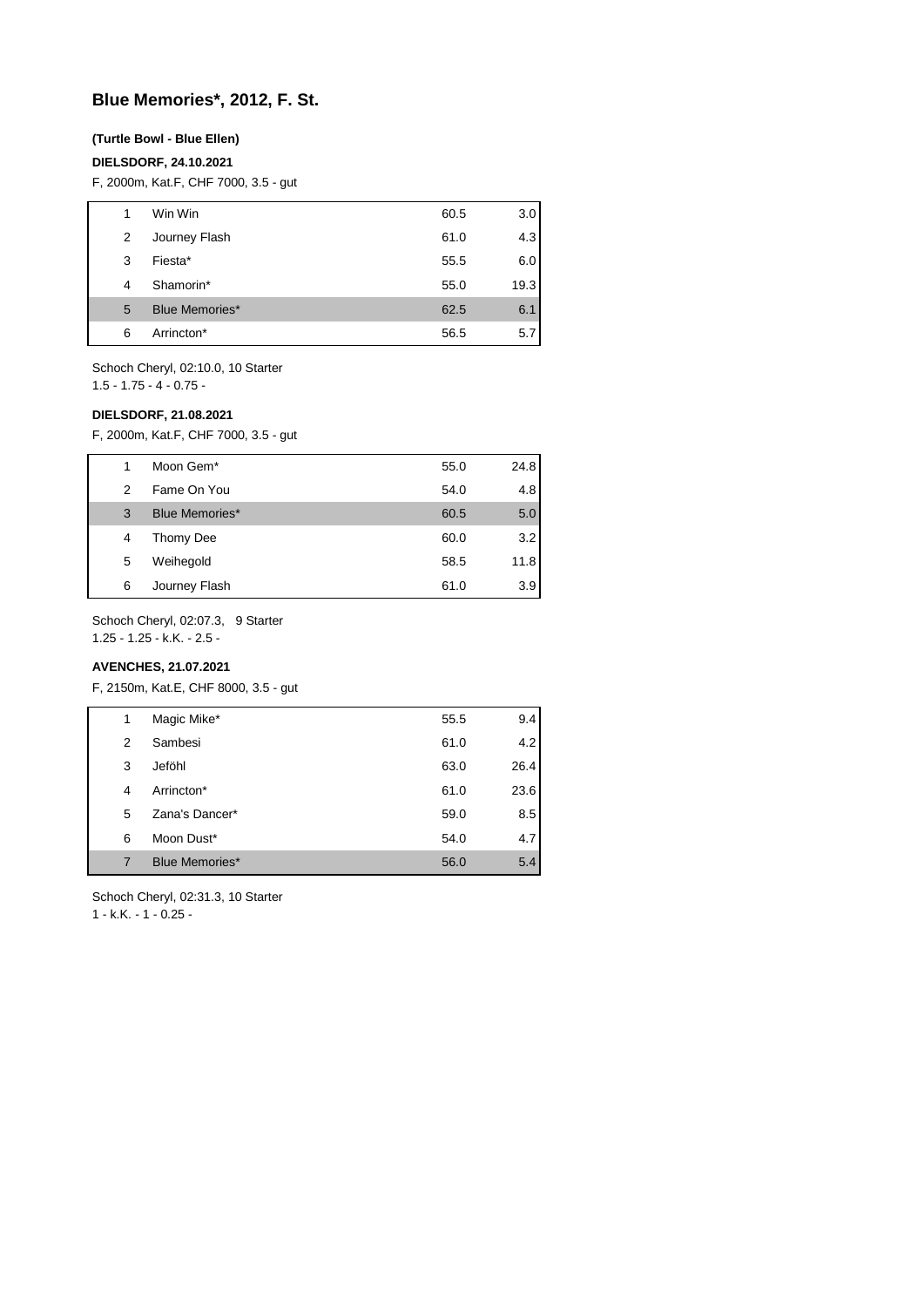# **Carya\*, 2018, br. St.**

## **(Vanishing Cupid - Cresta)**

## **FRAUENFELD, 18.04.2022**

F, 1850m, Kat.F, CHF 7000, 4 - gut

| 1 | Giulietta*   | 54.5 |
|---|--------------|------|
| 2 | Scotsh Club* | 55.0 |
| 3 | Arrincton*   | 53.5 |
| 4 | Step Up      | 61.0 |
| 5 | Nay Fay*     | 53.5 |
| 6 | Carya*       | 60.5 |

Guilbert Nicolas, , 11 Starter

## **DIELSDORF, 24.10.2021**

F, 2300m, Kat.E, CHF 8000, 3.5 - gut

| 1 | Checkpoint*    | 61.0 | 9.6 |
|---|----------------|------|-----|
| 2 | Scappato (H)   | 60.0 | 2.3 |
| 3 | Doncaster Rosa | 54.5 | 5.6 |
| 4 | Shooting       | 61.0 | 5.8 |
| 5 | Die Rakete     | 60.5 | 5.6 |
| 6 | Carya*         | 57.0 | 7.7 |

Guilbert Nicolas, 02:30.8, 8 Starter

1 - Hals - 0.75 - Kopf -

## **AARAU, 12.09.2021**

F, 2600m, Kat.E, CHF 8000, 4 - gut

| 1              | Look alike* | 60.5 | 2.3 |
|----------------|-------------|------|-----|
| $\mathcal{P}$  | Ganador*    | 61.0 | 3.0 |
| 3              | Lorena*     | 62.5 | 2.3 |
| $\overline{4}$ | Carya*      | 54.5 | 3.9 |

Zwahlen Karin, 02:58.7, 4 Starter Nase - 3 - 1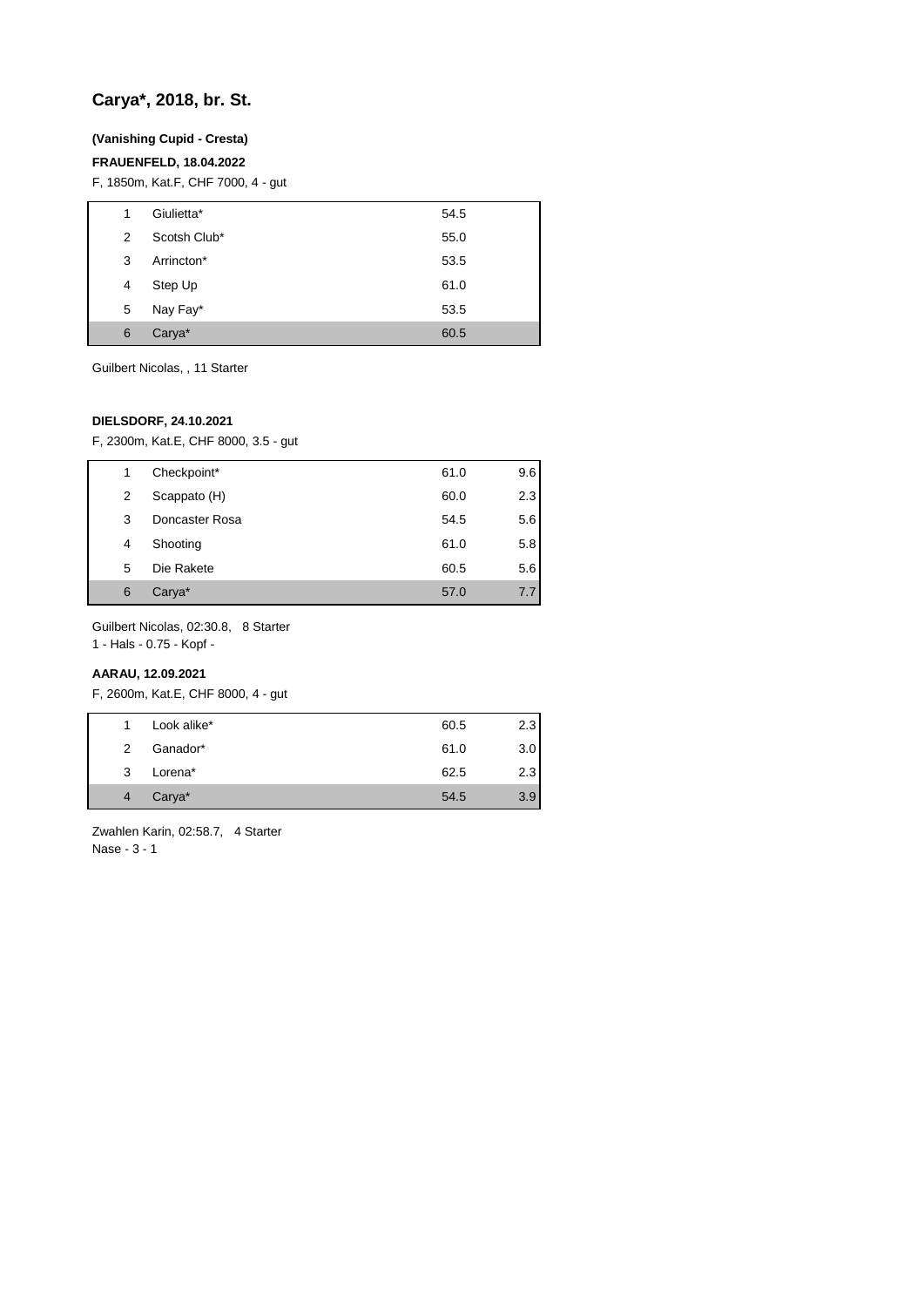# **Ganador\*, 2013, br. W.**

## **(Molly Max - Gavita)**

#### **AVENCHES, 13.04.2022**

F, 2150m, Kat.F, CHF 8000, 3.8 - gut

| 1 | Journey Flash | 61.0 | 4.6  |
|---|---------------|------|------|
| 2 | Jascarpone*   | 52.5 | 31.4 |
| 3 | Fiesta*       | 59.5 | 6.9  |
| 4 | Qadan         | 62.5 | 5.8  |
| 5 | Ganador*      | 60.0 | 3.3  |
| 6 | Randolina*    | 54.0 | 10.8 |

Am.Muntwyler Ella, 02:25.0, 10 Starter 2.5 - 0.25 - 0.75 - 2 -

#### **MAIENFELD, 10.10.2021**

F, 2650m, Kat.F, CHF 8000, 3 - gut

|   | <b>Well Care</b> | 52.0 | 10.3 |
|---|------------------|------|------|
| 2 | Ganador*         | 65.0 | 1.5  |
| 3 | Zarnia           | 64.5 | 3.2  |
| 4 | Weihegold        | 56.5 | 6.5  |
| 5 | Atlantico        | 52.5 | 4.2  |

Lheureux Clément, 02:58.7, 5 Starter Hals - 0.25 - 3 - 5

#### **MAIENFELD, 03.10.2021**

F, 2650m, Kat.F, CHF 8000, 2.5 - fest

| 1             | Garde Royale (H) | 58.0 | 3.9 |
|---------------|------------------|------|-----|
| $\mathcal{P}$ | Ganador*         | 63.0 | 2.8 |
| 3             | Sociopath        | 62.0 | 4.8 |
| 4             | Atlantico        | 57.0 | 4.9 |
| 5             | <b>Well Care</b> | 53.5 | 8.7 |

Lheureux Clément, 02:52.8, 7 Starter 1.75 - 3 - 6 - Weile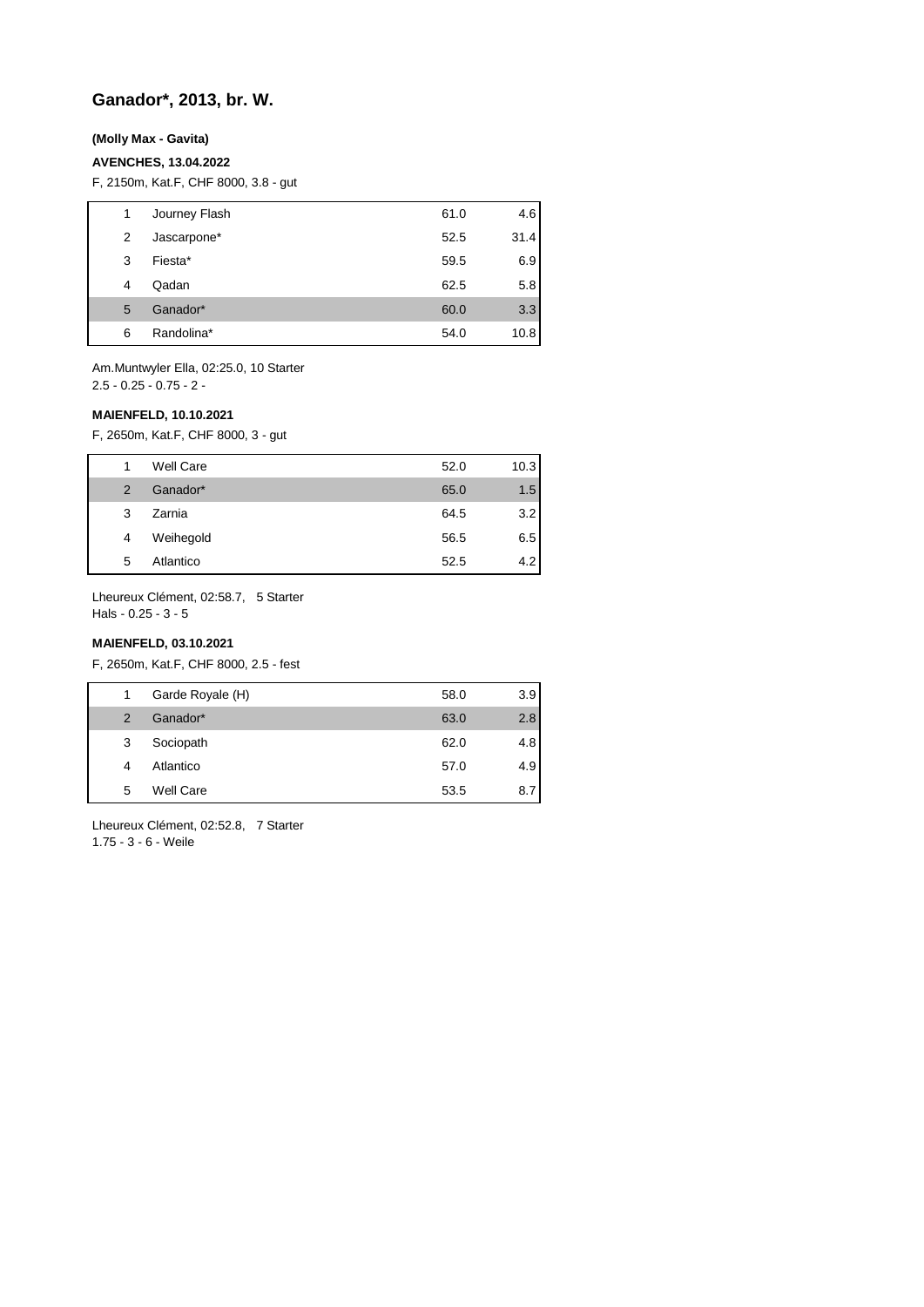# **Garde Royale (H), 2016, br. W.**

#### **(Rail Link - Unidee de Beaumont)**

#### **FRAUENFELD, 18.04.2022**

F, 3100m, Kat.E, CHF 7000, 4 - gut

| 1 | Candalex         | 62.0 | 3.2 |
|---|------------------|------|-----|
| 2 | Feux de Bois (H) | 60.0 | 9.7 |
| 3 | <b>Baraclaas</b> | 64.0 | 3.9 |
| 4 | Garde Royale (H) | 65.0 | 2.2 |
| 5 | Eleganza         | 61.5 | 9.5 |
| 6 | Alva             | 61.0 | 9.8 |

Lemée Julien, , 7 Starter

## **DIELSDORF, 24.10.2021**

S, 3750m, CHF 8000, 3.5 - gut

| 1             | Garde Royale (H)      | 64.0 | 2.1              |
|---------------|-----------------------|------|------------------|
| $\mathcal{P}$ | <b>Silver Craft</b>   | 69.0 | 4.7 <sub>1</sub> |
| 3             | <b>Raffles Rose</b>   | 71.0 | 5.3              |
| 4             | Etoile des Vernes (H) | 64.5 | 2.4              |
| 5             | Alva                  | 66.0 | 6.11             |
|               |                       |      |                  |

Lemée Julien, 04:40.9, 5 Starter 0.5 - 0.75 - Kopf - 6

#### **MAIENFELD, 03.10.2021**

F, 2650m, Kat.F, CHF 8000, 2.5 - fest

|   | Garde Royale (H) | 58.0 | 3.9 |
|---|------------------|------|-----|
| 2 | Ganador*         | 63.0 | 2.8 |
| 3 | Sociopath        | 62.0 | 4.8 |
| 4 | Atlantico        | 57.0 | 4.9 |
| 5 | <b>Well Care</b> | 53.5 | 8.7 |

Bürgin Tim, 02:52.8, 7 Starter 1.75 - 3 - 6 - Weile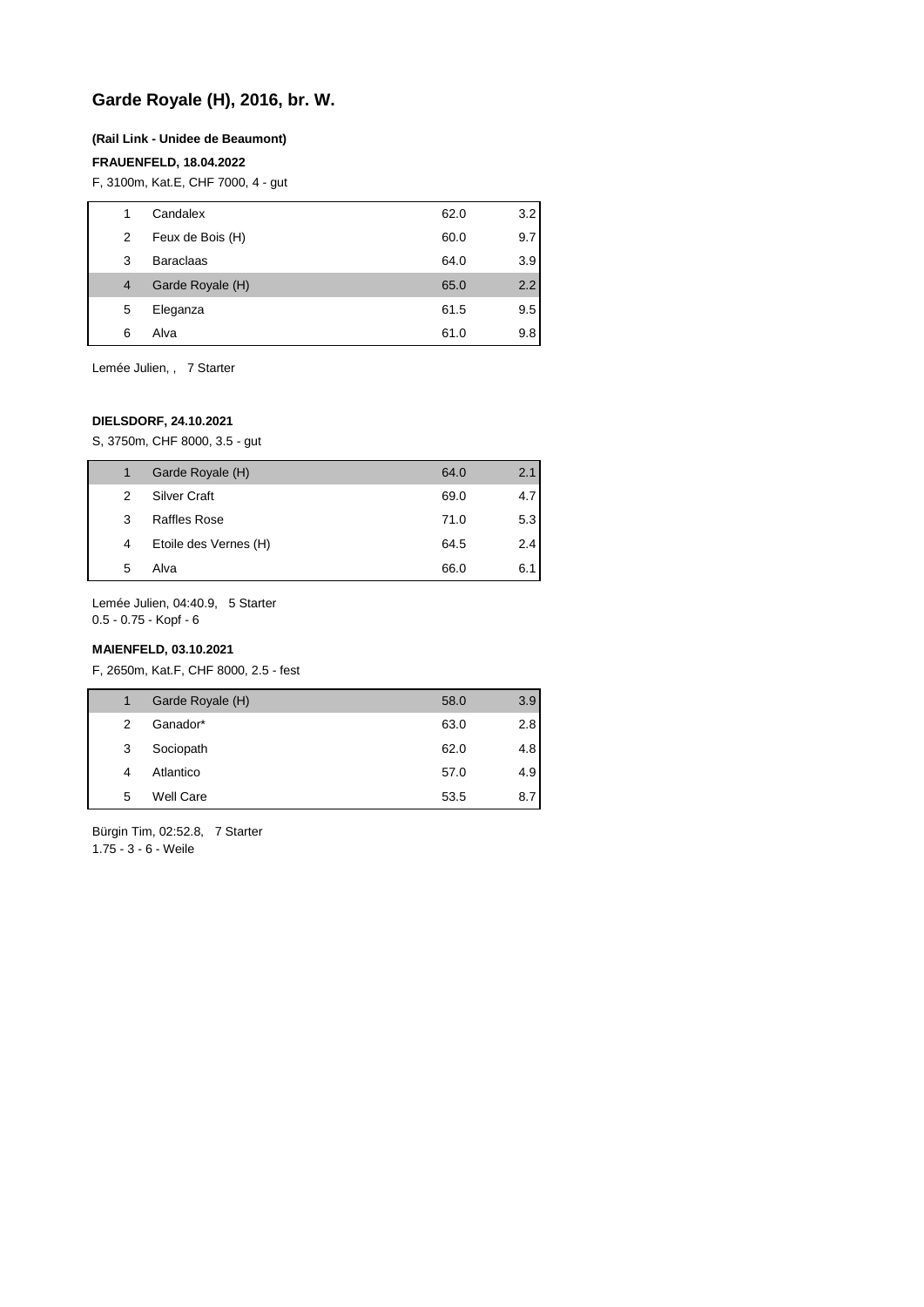## **Larissa\*, 2018, br. St.**

## **(Pastorius - London Beat)**

#### **AVENCHES, 13.04.2022**

F, 2150m, Kat.F, CHF 8000, 3.8 - gut

| 1 | Journey Flash | 61.0 | 4.6  |
|---|---------------|------|------|
| 2 | Jascarpone*   | 52.5 | 31.4 |
| 3 | Fiesta*       | 59.5 | 6.9  |
| 4 | Qadan         | 62.5 | 5.8  |
| 5 | Ganador*      | 60.0 | 3.3  |
| 6 | Randolina*    | 54.0 | 10.8 |
| 9 | Larissa*      | 62.0 | 15.4 |

Lemée Julien, 02:25.0, 10 Starter 2.5 - 0.25 - 0.75 - 2 -

#### **DIELSDORF, 24.10.2021**

F, 3000m, Kat.C, CHF 20000, 3.5 - gut

| 1              | Sir Vulcano   | 58.0 | 2.0  |
|----------------|---------------|------|------|
| 2              | Hericourt     | 58.0 | 2.9  |
| 3              | Air Space     | 56.5 | 4.6  |
| $\overline{4}$ | Larissa*      | 56.5 | 10.2 |
| 5              | Randolina*    | 56.5 | 14.2 |
| 6              | Billy the Kid | 58.0 | 4.9  |

Plaçais Olivier, 03:21.2, 6 Starter

4 - 1.5 - 1.25 - 1 -

## **AVENCHES, 14.10.2021**

F, 2150m, Kat.F, CHF 8000, 3.9 - gut

| 1 | Jeföhl       | 54.5 | 16.2 |
|---|--------------|------|------|
| 2 | Pontero      | 63.0 | 3.4  |
| 3 | Moon Gem*    | 61.0 | 8.4  |
| 4 | Fame On You  | 59.0 | 6.1  |
| 5 | Larissa*     | 59.0 | 8.9  |
| 6 | Scotsh Club* | 56.5 | 15.3 |
|   |              |      |      |

Bürgin Tim, 02:23.6, 14 Starter Hals - 0.25 - 1 - 3.5 -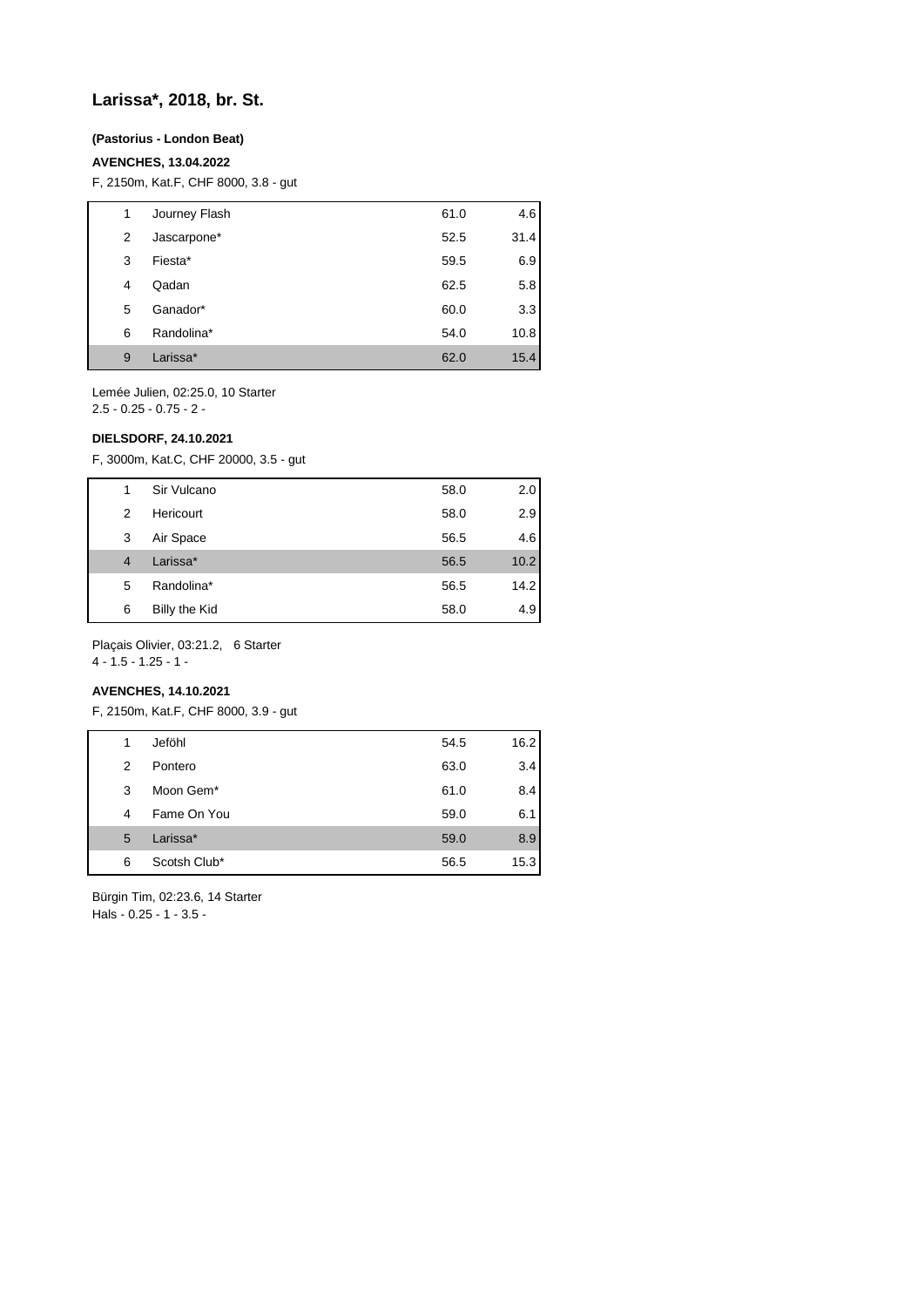# **Nay Fay\*, 2017, dbr. St.**

## **(Mikhail Glinka - Nayfashion)**

## **FRAUENFELD, 18.04.2022**

F, 1850m, Kat.F, CHF 7000, 4 - gut

| 1 | Giulietta*   | 54.5 |
|---|--------------|------|
| 2 | Scotsh Club* | 55.0 |
| 3 | Arrincton*   | 53.5 |
| 4 | Step Up      | 61.0 |
| 5 | Nay Fay*     | 53.5 |
| 6 | Carya*       | 60.5 |

Zwahlen Karin, , 11 Starter

## **AVENCHES, 14.10.2021**

F, 2150m, Kat.F, CHF 8000, 3.9 - gut

| 1 | Jeföhl       | 54.5 | 16.2 |
|---|--------------|------|------|
| 2 | Pontero      | 63.0 | 3.4  |
| 3 | Moon Gem*    | 61.0 | 8.4  |
| 4 | Fame On You  | 59.0 | 6.1  |
| 5 | Larissa*     | 59.0 | 8.9  |
| 6 | Scotsh Club* | 56.5 | 15.3 |
| 7 | Nay Fay*     | 53.5 | 35.4 |

Casanova Michaela, 02:23.6, 14 Starter Hals - 0.25 - 1 - 3.5 -

#### **AARAU, 29.08.2021**

F, 2600m, Kat.F, CHF 7000, 4 - gut

| 1 | Garde Royale (H)    | 52.0 | 4.5  |
|---|---------------------|------|------|
| 2 | Ganador*            | 62.0 | 1.8  |
| 3 | Eleganza            | 54.5 | 4.3  |
| 4 | Atlantico           | 57.0 | 7.3  |
| 5 | Nay Fay*            | 58.5 | 7.1  |
| 6 | <b>Power Primus</b> | 55.0 | 11.2 |
|   |                     |      |      |

Bürgin Tim, 02:54.7, 7 Starter 1.25 - 1 - 0.5 - 2.5 -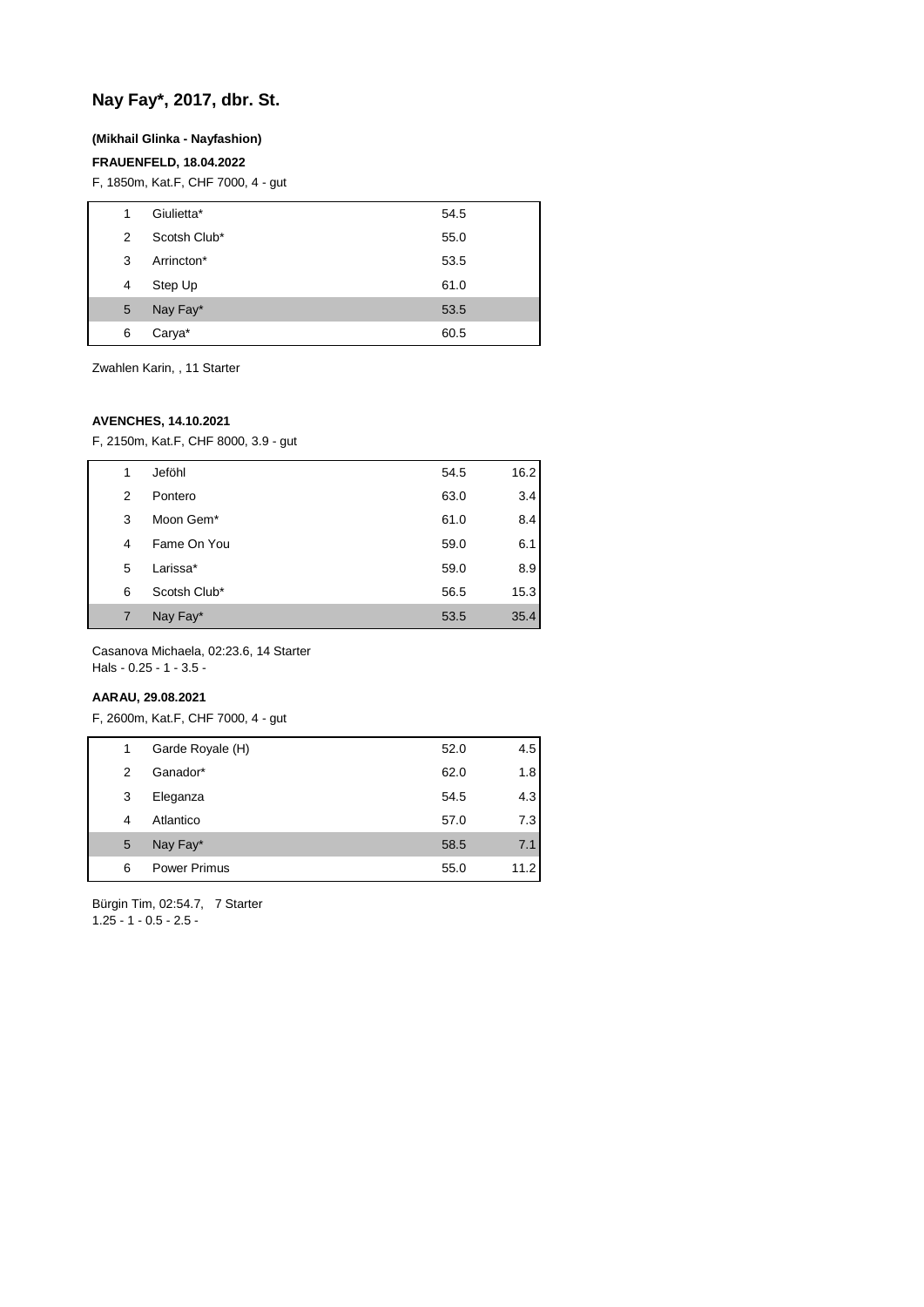# **Power Primus, 2010, br. W.**

#### **(Lateral - Passionate Dancer)**

#### **AARAU, 29.08.2021**

F, 2600m, Kat.F, CHF 7000, 4 - gut

| 1 | Garde Royale (H)    | 52.0 | 4.5  |
|---|---------------------|------|------|
| 2 | Ganador*            | 62.0 | 1.8  |
| 3 | Eleganza            | 54.5 | 4.3  |
| 4 | Atlantico           | 57.0 | 7.3  |
| 5 | Nay Fay*            | 58.5 | 7.1  |
| 6 | <b>Power Primus</b> | 55.0 | 11.2 |

Am.Donzé Yvonne, 02:54.7, 7 Starter 1.25 - 1 - 0.5 - 2.5 -

#### **DIELSDORF, 21.08.2021**

F, 2000m, Kat.F, CHF 7000, 3.5 - gut

| 1 | Moon Gem <sup>*</sup> | 55.0 | 24.8 |
|---|-----------------------|------|------|
| 2 | Fame On You           | 54.0 | 4.8  |
| 3 | <b>Blue Memories*</b> | 60.5 | 5.0  |
| 4 | Thomy Dee             | 60.0 | 3.2  |
| 5 | Weihegold             | 58.5 | 11.8 |
| 6 | Journey Flash         | 61.0 | 3.9  |
|   | <b>Power Primus</b>   | 57.0 | 13.1 |

Am.Donzé Yvonne, 02:07.3, 9 Starter 1.25 - 1.25 - k.K. - 2.5 -

#### **AVENCHES, 21.07.2021**

F, 2150m, Kat.E, CHF 8000, 3.5 - gut

| 1  | Magic Mike*         | 55.5 | 9.4  |
|----|---------------------|------|------|
| 2  | Sambesi             | 61.0 | 4.2  |
| 3  | Jeföhl              | 63.0 | 26.4 |
| 4  | Arrincton*          | 61.0 | 23.6 |
| 5  | Zana's Dancer*      | 59.0 | 8.5  |
| 6  | Moon Dust*          | 54.0 | 4.7  |
| 10 | <b>Power Primus</b> | 52.0 | 49.1 |

Am.Schnyder Cecilia, 02:31.3, 10 Starter 1 - k.K. - 1 - 0.25 -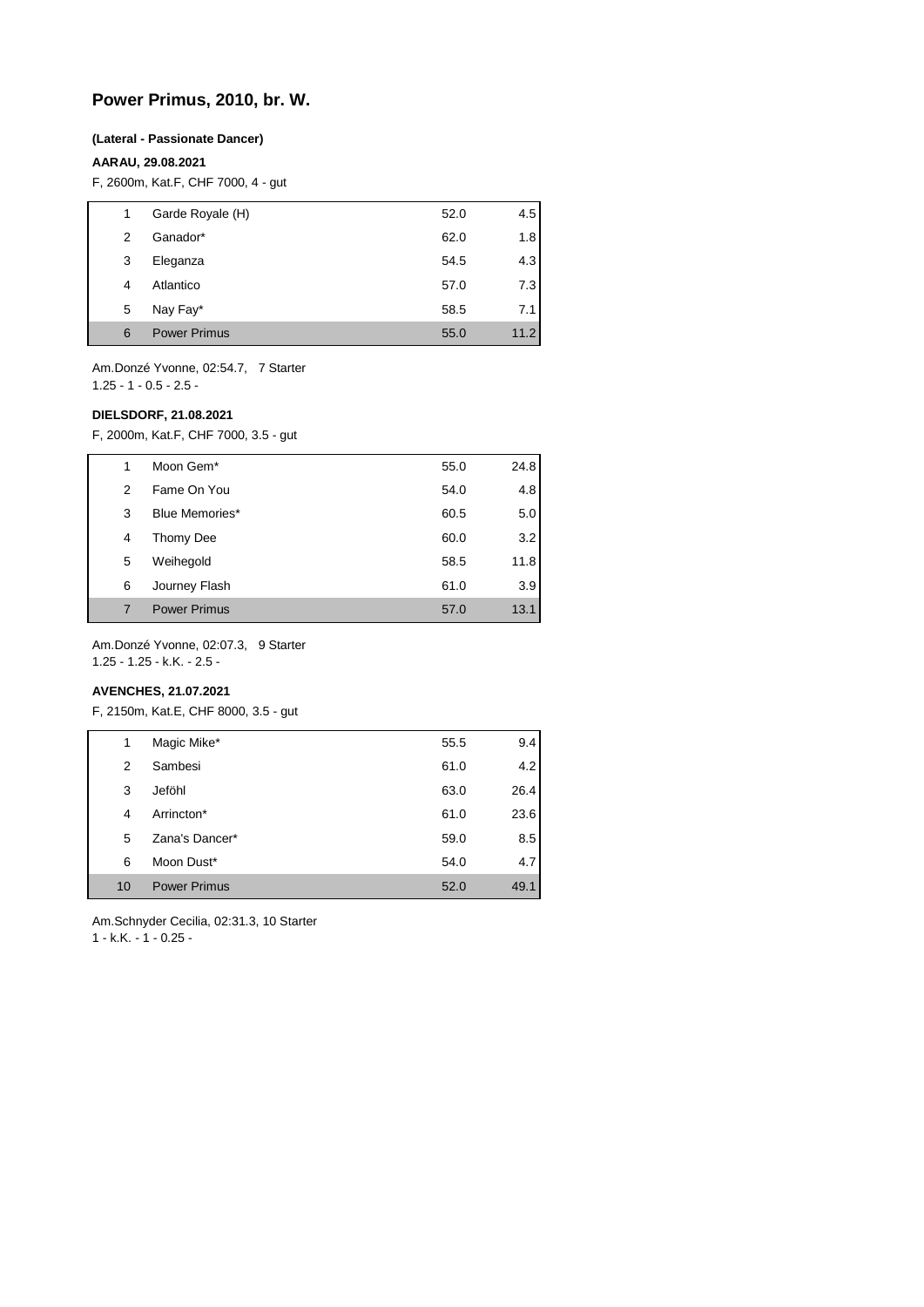# **Randolina\*, 2018, Sch. St.**

## **(Elvstroem - Rafale Bere)**

#### **DIELSDORF, 08.05.2022**

F, 2300m, Kat.F, CHF 8000, 4.5 - weich

| 1 | Cri de Lope | 56.0 | 7.9  |
|---|-------------|------|------|
| 2 | Pontero     | 62.0 | 4.6  |
| 3 | Managua*    | 60.0 | 16.7 |
| 4 | Fiesta*     | 53.5 | 6.4  |
| 5 | Shamorin*   | 52.0 | 23.8 |
| 6 | Randolina*  | 54.5 | 15.3 |

Veron Fabrice, 02:38.0, 14 Starter Hals - 0.25 - k.K. - Hals -

#### **AVENCHES, 13.04.2022**

F, 2150m, Kat.F, CHF 8000, 3.8 - gut

| 1 | Journey Flash | 61.0 | 4.6  |
|---|---------------|------|------|
| 2 | Jascarpone*   | 52.5 | 31.4 |
| 3 | Fiesta*       | 59.5 | 6.9  |
| 4 | Qadan         | 62.5 | 5.8  |
| 5 | Ganador*      | 60.0 | 3.3  |
| 6 | Randolina*    | 54.0 | 10.8 |

Lheureux Clément, 02:25.0, 10 Starter

2.5 - 0.25 - 0.75 - 2 -

## **DIELSDORF, 24.10.2021**

F, 3000m, Kat.C, CHF 20000, 3.5 - gut

| 1 | Sir Vulcano   | 58.0 | 2.0  |
|---|---------------|------|------|
| 2 | Hericourt     | 58.0 | 2.9  |
| 3 | Air Space     | 56.5 | 4.6  |
| 4 | Larissa*      | 56.5 | 10.2 |
| 5 | Randolina*    | 56.5 | 14.2 |
| 6 | Billy the Kid | 58.0 | 4.9  |

Guilbert Nicolas, 03:21.2, 6 Starter

4 - 1.5 - 1.25 - 1 -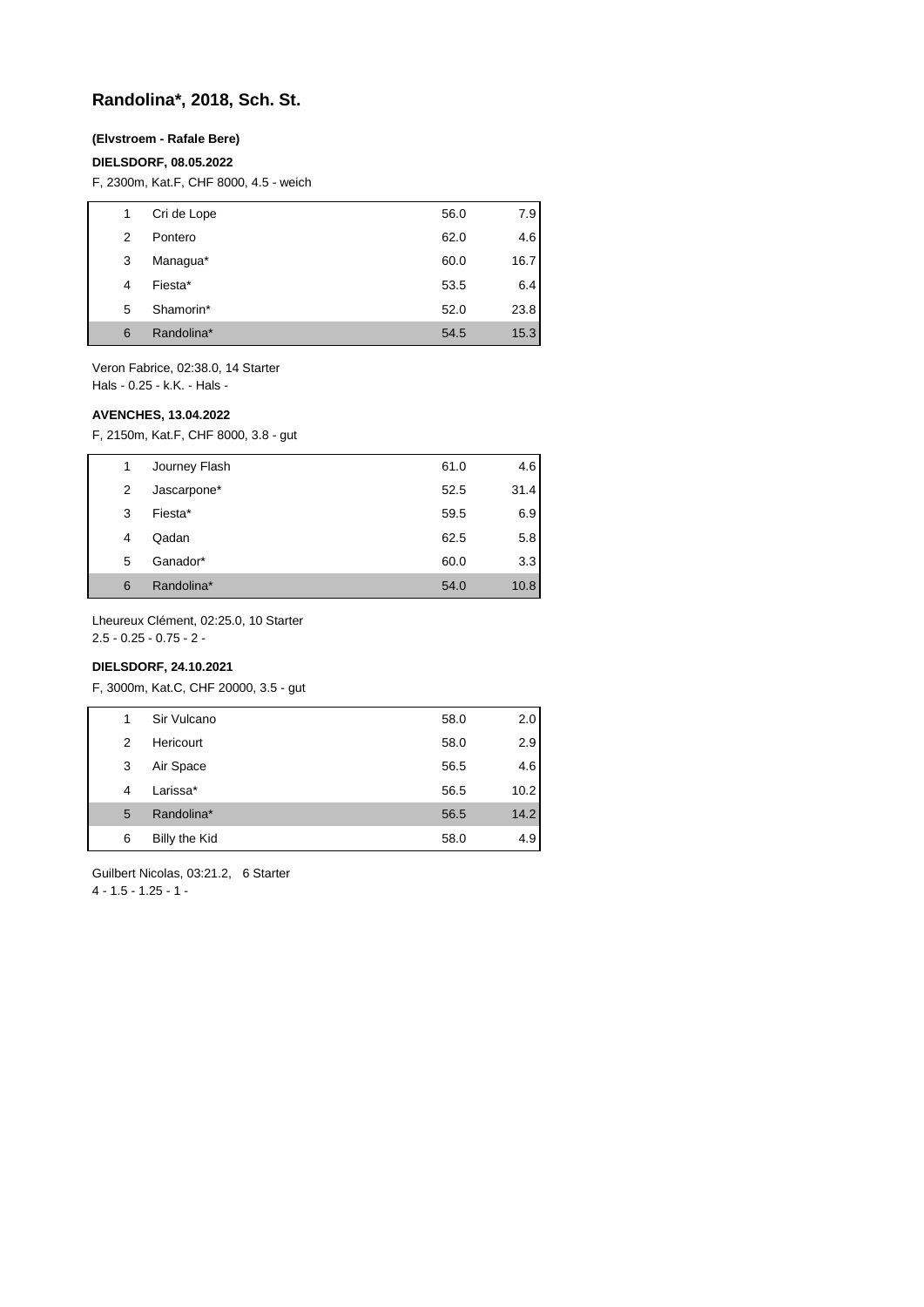# **Sabayonne\*, 2016, F. St.**

## **(Mascarpone - Sunayana)**

## **FRAUENFELD, 18.04.2022**

F, 1850m, Kat.F, CHF 7000, 4 - gut

| 1 | Giulietta*   | 54.5 |
|---|--------------|------|
| 2 | Scotsh Club* | 55.0 |
| 3 | Arrincton*   | 53.5 |
| 4 | Step Up      | 61.0 |
| 5 | Nay Fay*     | 53.5 |
| 6 | Carya*       | 60.5 |
| 9 | Sabayonne*   | 52.5 |

Schoch Cheryl, , 11 Starter

## **AVENCHES, 14.10.2021**

F, 2150m, Kat.F, CHF 8000, 3.9 - gut

| 1 | Jeföhl       | 54.5 | 16.2 |
|---|--------------|------|------|
| 2 | Pontero      | 63.0 | 3.4  |
| 3 | Moon Gem*    | 61.0 | 8.4  |
| 4 | Fame On You  | 59.0 | 6.1  |
| 5 | Larissa*     | 59.0 | 8.9  |
| 6 | Scotsh Club* | 56.5 | 15.3 |
| 9 | Sabayonne*   | 54.5 | 33.2 |
|   |              |      |      |

Burger Nadia, 02:23.6, 14 Starter Hals - 0.25 - 1 - 3.5 -

## **DIELSDORF, 26.09.2021**

F, 2000m, Kat.F, CHF 8000, 4 - gut

| 1 | Fleur d'Ipanema | 60.5 | 6.6  |
|---|-----------------|------|------|
| 2 | Arrincton*      | 53.5 | 15.2 |
| 3 | Win Win         | 59.0 | 5.8  |
| 4 | Jazou*          | 59.0 | 5.7  |
| 5 | Shamorin*       | 55.0 | 21.1 |
| 6 | Sabayonne*      | 58.5 | 22.1 |

Burger Nadia, 02:10.7, 13 Starter  $1.25 - 1 - 1.25 - 1$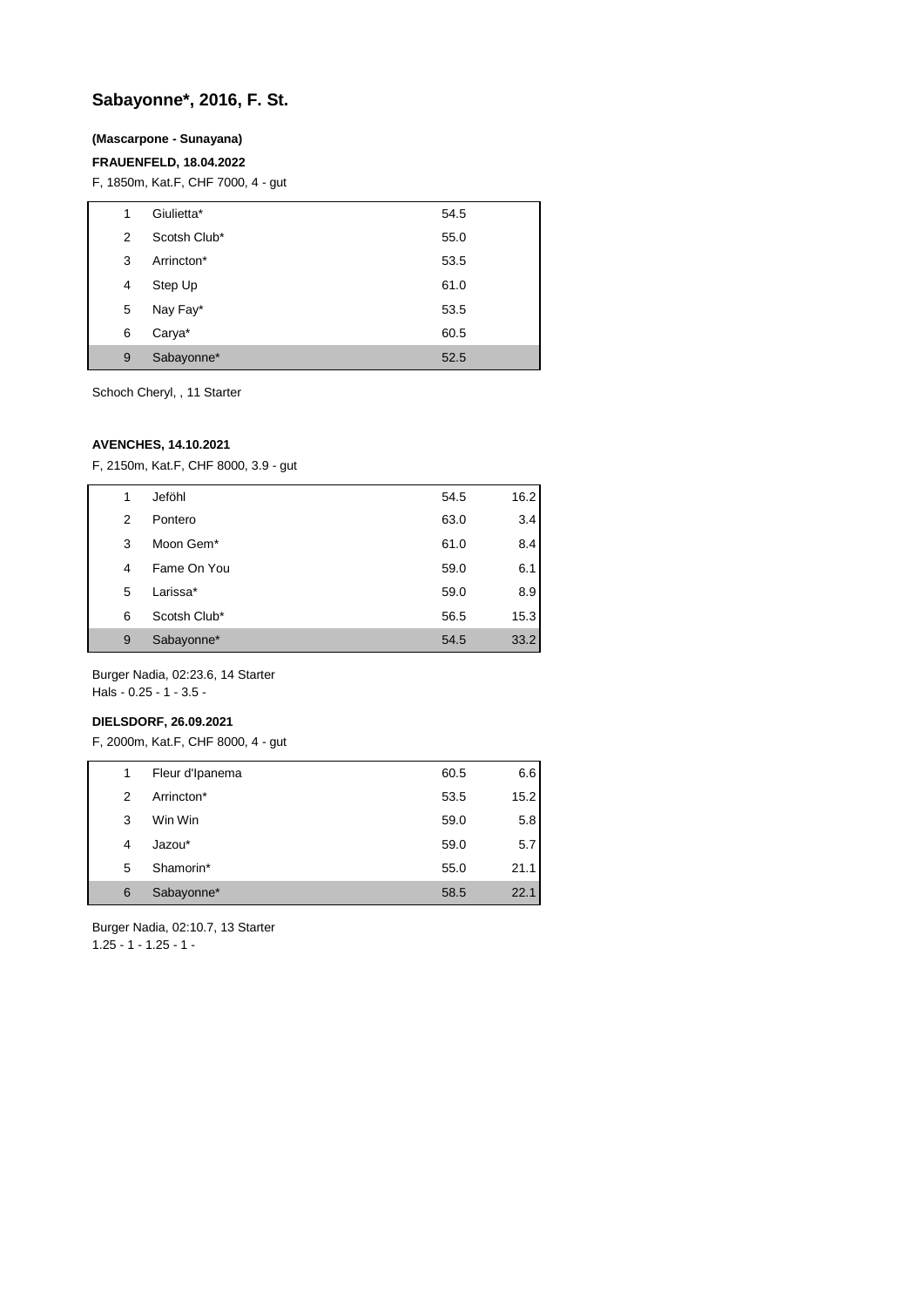# **Al Cuarto, 2016, br. W.**

## **(Nicaron - Vie Ta Vie)**

**Frankreich - Fontainebleau, 02.04.2022**

C, 6000m, EUR 48000

5 Al Cuarto

#### **Frankreich - Fontainebleau, 17.02.2022**

C, 4600m, EUR 41000

1 Al Cuarto

**Frankreich - Pau, 20.01.2022**

C, 4100m, EUR 28000

2 Al Cuarto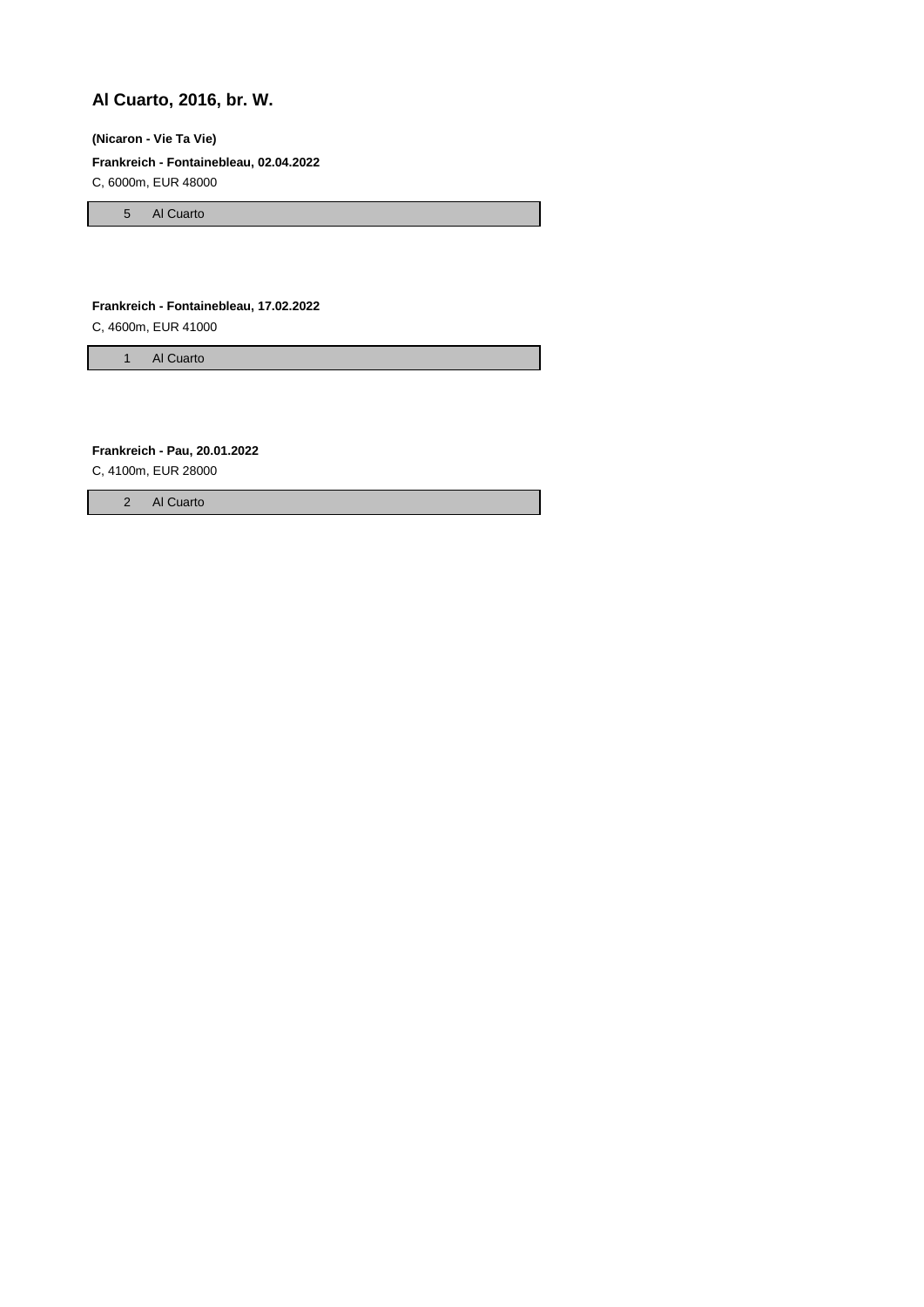# **Baraclaas, 2015, br. W.**

## **(Barastraight - Turga de la Tour)**

## **FRAUENFELD, 18.04.2022**

F, 3100m, Kat.E, CHF 7000, 4 - gut

| 1 | Candalex         | 62.0 | 3.2 |
|---|------------------|------|-----|
| 2 | Feux de Bois (H) | 60.0 | 9.7 |
| 3 | <b>Baraclaas</b> | 64.0 | 3.9 |
| 4 | Garde Royale (H) | 65.0 | 2.2 |
| 5 | Eleganza         | 61.5 | 9.5 |
| 6 | Alva             | 61.0 | 9.8 |

Velek Ondrej, , 7 Starter

## **MAIENFELD, 10.10.2021**

S, 3850m, CHF 10000, 3 - gut

|               | <b>Baraclaas</b> | 72.0 | $2.2^{\circ}$ |
|---------------|------------------|------|---------------|
| $\mathcal{P}$ | <b>Bornasco</b>  | 69.0 | 3.3           |
| 3             | Green Saint      | 69.0 | 3.0           |
|               | Manolo           | 68.0 | 4.8           |

Labaisse Edgar, 04:55.0, 5 Starter 6 - Weile - Weile

## **MAIENFELD, 03.10.2021**

S, 3850m, CHF 10000, 3 - gut

| Candalex<br>72.0                        | 2.2 |
|-----------------------------------------|-----|
| Feux de Bois (H)<br>66.0<br>$2^{\circ}$ | 3.4 |
| <b>Baraclaas</b><br>67.0<br>3           | 3.0 |
| <b>Silver Craft</b><br>68.0             | 6.9 |

Huber Michael, 05:09.3, 5 Starter 5 - 0.5 - Weile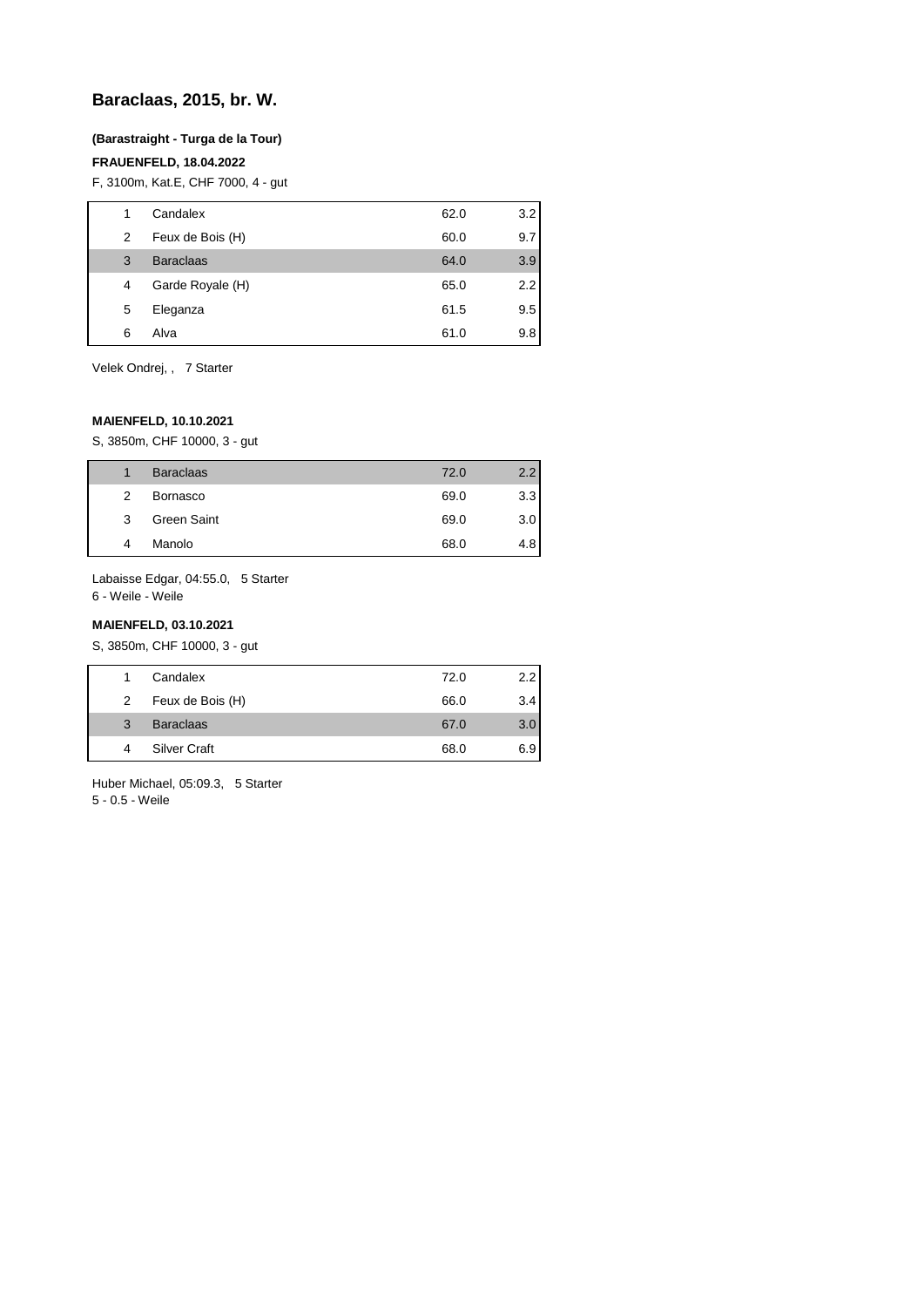# **Eleganza, 2016, br. St.**

## **(Hurricane Cat - Formerly)**

## **FRAUENFELD, 18.04.2022**

F, 3100m, Kat.E, CHF 7000, 4 - gut

| 1 | Candalex         | 62.0 | 3.2 |
|---|------------------|------|-----|
| 2 | Feux de Bois (H) | 60.0 | 9.7 |
| 3 | <b>Baraclaas</b> | 64.0 | 3.9 |
| 4 | Garde Royale (H) | 65.0 | 2.2 |
| 5 | Eleganza         | 61.5 | 9.5 |
| 6 | Alva             | 61.0 | 9.8 |

Zwahlen Karin, , 7 Starter

## **AARAU, 29.08.2021**

F, 2600m, Kat.F, CHF 7000, 4 - gut

| 1 | Garde Royale (H)    | 52.0 | 4.5  |
|---|---------------------|------|------|
| 2 | Ganador*            | 62.0 | 1.8  |
| 3 | Eleganza            | 54.5 | 4.3  |
| 4 | Atlantico           | 57.0 | 7.3  |
| 5 | Nay Fay*            | 58.5 | 7.1  |
| 6 | <b>Power Primus</b> | 55.0 | 11.2 |

Zwahlen Karin, 02:54.7, 7 Starter

1.25 - 1 - 0.5 - 2.5 -

## **AVENCHES, 27.07.2021**

F, 2200m, Kat.F, CHF 8000, 4.1 - gut

| 1 | Scappato (H)     | 58.0 | 3.3  |
|---|------------------|------|------|
| 2 | Ganador*         | 60.0 | 12.7 |
| 3 | Cri de Lope      | 63.0 | 27.1 |
| 4 | <b>Baraclaas</b> | 61.0 | 8.7  |
| 5 | Mister Zoff      | 61.0 | 10.3 |
| 6 | Eleganza         | 55.5 | 25.4 |

Veron Fabrice, 02:27.9, 11 Starter 5 - Kopf - 7 - 0.75 -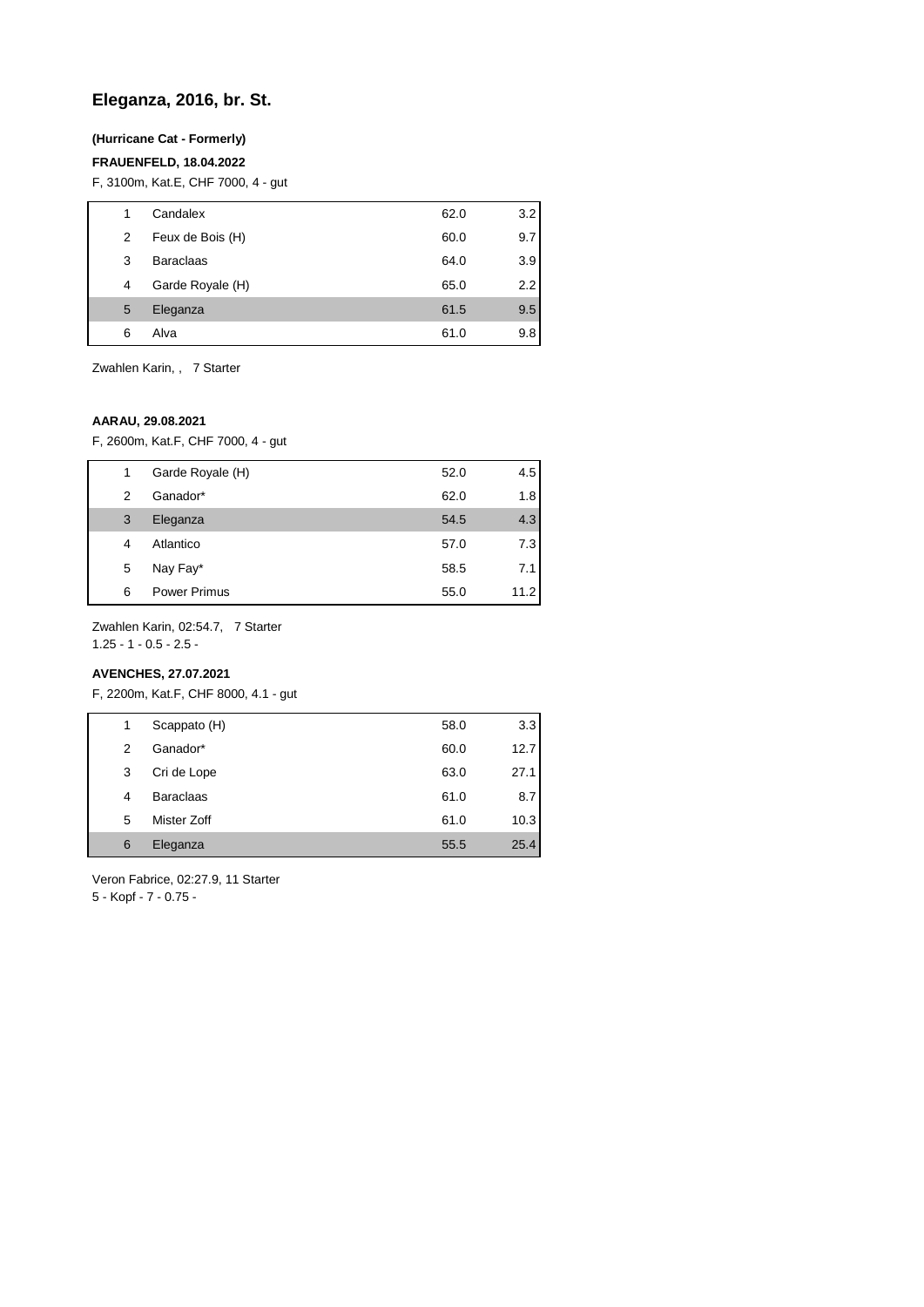## **Green Saint, 2016, br. W.**

#### **(Saint des Saints - Katouchka)**

## **FRAUENFELD, 18.04.2022**

F, 3100m, Kat.E, CHF 7000, 4 - gut

| 1 | Candalex           | 62.0 | 3.2 |
|---|--------------------|------|-----|
| 2 | Feux de Bois (H)   | 60.0 | 9.7 |
| 3 | <b>Baraclaas</b>   | 64.0 | 3.9 |
| 4 | Garde Royale (H)   | 65.0 | 2.2 |
| 5 | Eleganza           | 61.5 | 9.5 |
| 6 | Alva               | 61.0 | 9.8 |
| 7 | <b>Green Saint</b> | 59.0 | 9.2 |

Werder Pablo, , 7 Starter

## **MAIENFELD, 10.10.2021**

S, 3850m, CHF 10000, 3 - gut

| 1              | <b>Baraclaas</b>   | 72.0 | $2.2^{\circ}$ |
|----------------|--------------------|------|---------------|
| $\mathcal{P}$  | Bornasco           | 69.0 | 3.3           |
| $\overline{3}$ | <b>Green Saint</b> | 69.0 | 3.0           |
| 4              | Manolo             | 68.0 | 4.8           |

Cherchi Ivan, 04:55.0, 5 Starter 6 - Weile - Weile

#### **AARAU, 29.08.2021**

S, 3600m, CHF 15000, 4 - gut

| 1             | Candalex           | 72.0 | 1.7 |
|---------------|--------------------|------|-----|
| $\mathcal{P}$ | <b>Green Saint</b> | 66.0 | 5.9 |
| 3             | <b>Baraclaas</b>   | 72.0 | 4.0 |
| 4             | B'Good             | 70.0 | 3.7 |
| 5             | Contre Tous (H)    | 62.0 | 5.7 |

Cherchi Ivan, 04:34.8, 5 Starter Weile - 1.5 - Weile - 2.5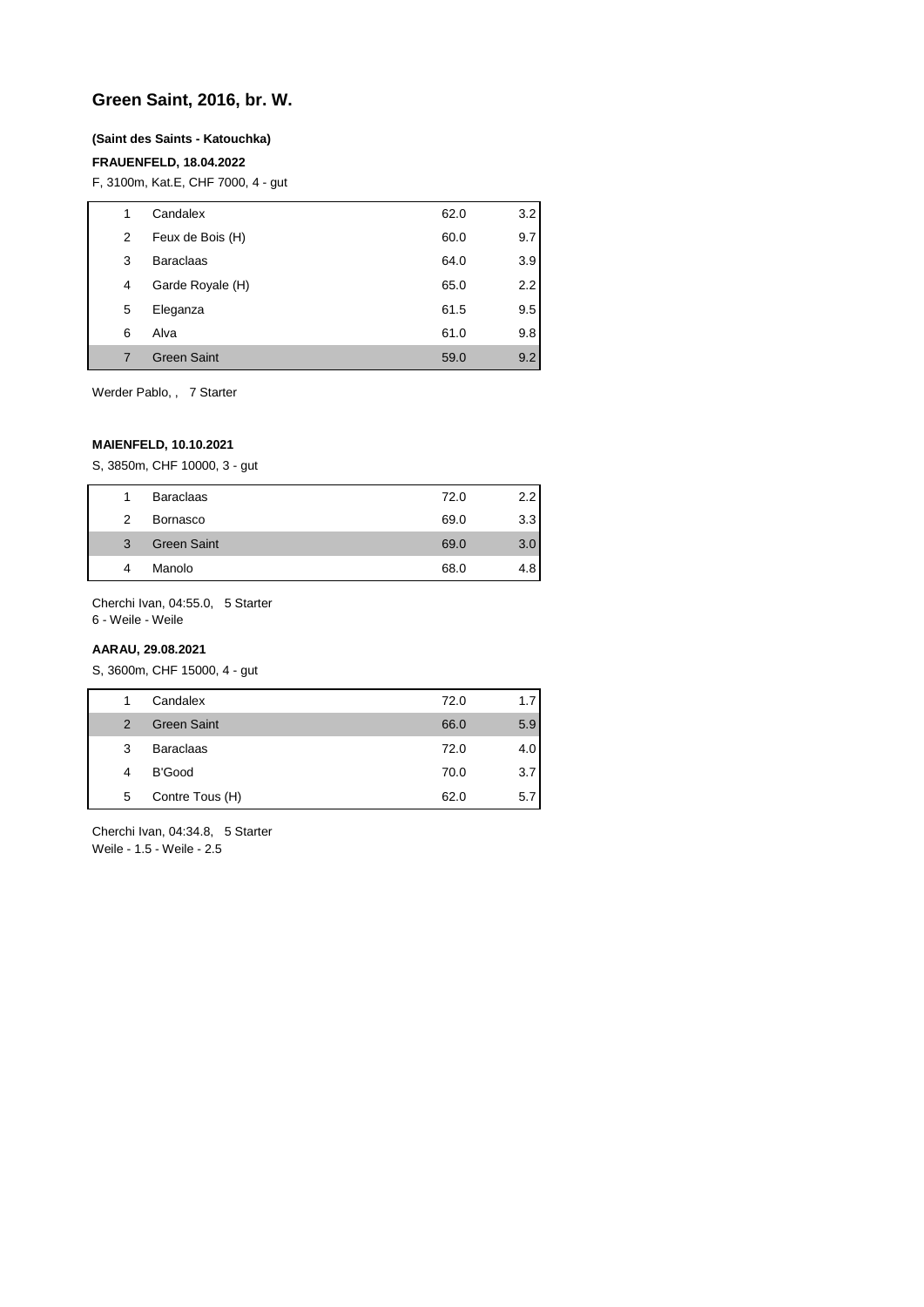# **Silver Craft, 2015, Sch. W.**

#### **(Mastercraftsman - Silver Bark)**

## **DIELSDORF, 24.10.2021**

S, 3750m, CHF 8000, 3.5 - gut

| 1             | Garde Royale (H)      | 64.0 | 2.1 |
|---------------|-----------------------|------|-----|
| $\mathcal{P}$ | <b>Silver Craft</b>   | 69.0 | 4.7 |
| 3             | Raffles Rose          | 71.0 | 5.3 |
| 4             | Etoile des Vernes (H) | 64.5 | 2.4 |
| 5             | Alva                  | 66.0 | 6.1 |
|               |                       |      |     |

Myska Jaroslav, 04:40.9, 5 Starter 0.5 - 0.75 - Kopf - 6

## **MAIENFELD, 03.10.2021**

S, 3850m, CHF 10000, 3 - gut

| 1. | Candalex            | 72.0 | 2.2 |
|----|---------------------|------|-----|
| 2  | Feux de Bois (H)    | 66.0 | 3.4 |
| 3  | <b>Baraclaas</b>    | 67.0 | 3.0 |
|    | <b>Silver Craft</b> | 68.0 | 6.9 |

Am.Tett Frederick, 05:09.3, 5 Starter 5 - 0.5 - Weile

## **DIELSDORF, 21.08.2021**

F, 2300m, Kat.E, CHF 8000, 3.5 - gut

| 1 | Managua*            | 52.0 | 7.5  |
|---|---------------------|------|------|
| 2 | Pontero             | 59.0 | 5.2  |
| 3 | Hericourt           | 58.5 | 2.2  |
| 4 | Mister Zoff         | 58.5 | 7.7  |
| 5 | Sambesi             | 56.0 | 11.4 |
| 6 | Fleur d'Ipanema     | 62.5 | 6.8  |
| 8 | <b>Silver Craft</b> | 61.0 | 5.3  |

Am.Langhard Jenny, 02:28.8, 8 Starter 1.5 - 1.75 - 0.25 - 3 -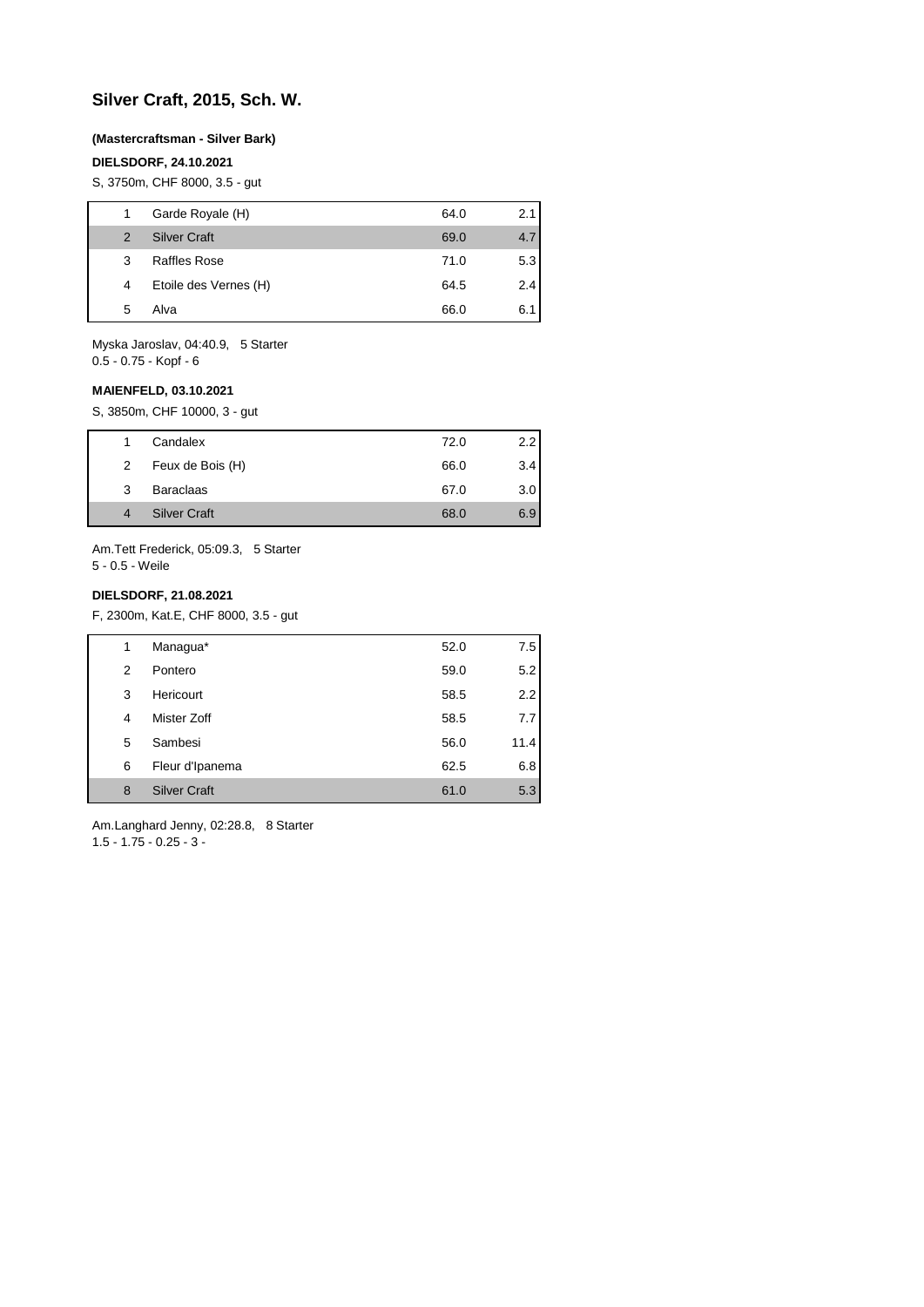# **Beaumar (H), 2011, dbr. W.**

#### **(Khalkevi - Passemare)**

## **MAIENFELD, 10.10.2021**

C, 4800m, CHF 20000, 3 - gut

| 1 | Beaumar (H)     | 67.0 | 2.3           |
|---|-----------------|------|---------------|
| 2 | Gordon Pym (H)  | 68.0 | 3.0           |
| 3 | Alva            | 66.0 | $5.5^{\circ}$ |
| 4 | Contre Tous (H) | 67.0 | 3.0           |
| 5 | Persian Doll    | 65.5 | 5.9           |
|   |                 |      |               |

Cherchi Ivan, 07:19.9, 5 Starter Kopf - 0.75 - Hals - Weile

### **MAIENFELD, 03.10.2021**

C, 4200m, CHF 10000, 2.5 - fest

| 1 | Beaumar (H)     | 67.0 | 2.3 |
|---|-----------------|------|-----|
| 2 | <b>Bornasco</b> | 69.0 | 3.5 |
| 3 | Gordon Pym (H)  | 69.0 | 2.5 |
| 4 | Alva            | 67.0 | 5.9 |
| 5 | Persian Doll    | 67.5 | 5.9 |

Cherchi Ivan, 06:20.3, 5 Starter 0.25 - 3 - Hals - Weile

## **AARAU, 12.09.2021**

C, 4800m, CHF 9000, 3 - gut

|   | Galant du Chenet      | 67.0 | 2.8 |
|---|-----------------------|------|-----|
| 2 | Etoile des Vernes (H) | 63.5 | 2.4 |
| 3 | Beaumar (H)           | 63.0 | 2.2 |
|   | Alva                  | 65.0 | 4.5 |

Cherchi Ivan, 07:18.5, 4 Starter 1.25 - 2 - Weile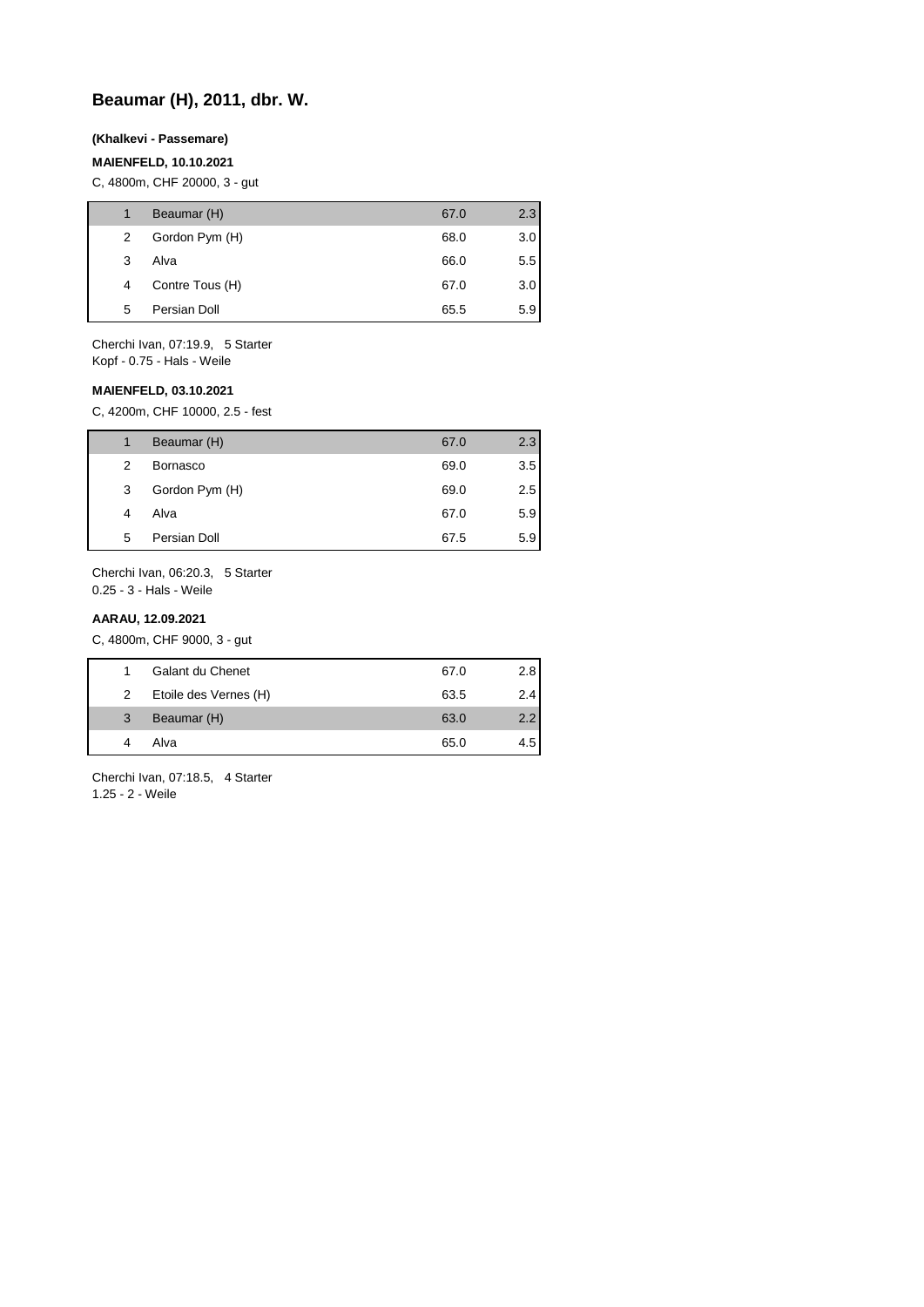# **Contre Tous (H), 2012, br. W.**

#### **(Forestier - Orphee de Vonnas)**

#### **MAIENFELD, 10.10.2021**

C, 4800m, CHF 20000, 3 - gut

| 1 | Beaumar (H)     | 67.0 | 2.3              |
|---|-----------------|------|------------------|
| 2 | Gordon Pym (H)  | 68.0 | 3.0              |
| 3 | Alva            | 66.0 | $5.5^{\circ}$    |
| 4 | Contre Tous (H) | 67.0 | 3.0 <sub>2</sub> |
| 5 | Persian Doll    | 65.5 | 5.9              |
|   |                 |      |                  |

Agus Gabriele, 07:19.9, 5 Starter Kopf - 0.75 - Hals - Weile

#### **MAIENFELD, 03.10.2021**

C, 5400m, CHF 25000, 2.5 - fest

|   | Baraka de Thaix (H)   | 68.0 | 1.6 |
|---|-----------------------|------|-----|
| 2 | Etoile des Vernes (H) | 65.5 | 5.4 |
| 3 | Galant du Chenet      | 69.0 | 2.9 |
|   | Contre Tous (H)       | 65.0 | 6.2 |
|   |                       |      |     |

Am.Tett Frederick, 08:03.0, 5 Starter 1.5 - 0.5 - Weile

#### **AARAU, 29.08.2021**

S, 3600m, CHF 15000, 4 - gut

|   | Candalex         | 72.0 | 1.7  |
|---|------------------|------|------|
| 2 | Green Saint      | 66.0 | 5.9  |
| 3 | <b>Baraclaas</b> | 72.0 | 4.01 |
| 4 | B'Good           | 70.0 | 3.7  |
| 5 | Contre Tous (H)  | 62.0 | 5.7  |

Schneider Carina, 04:34.8, 5 Starter Weile - 1.5 - Weile - 2.5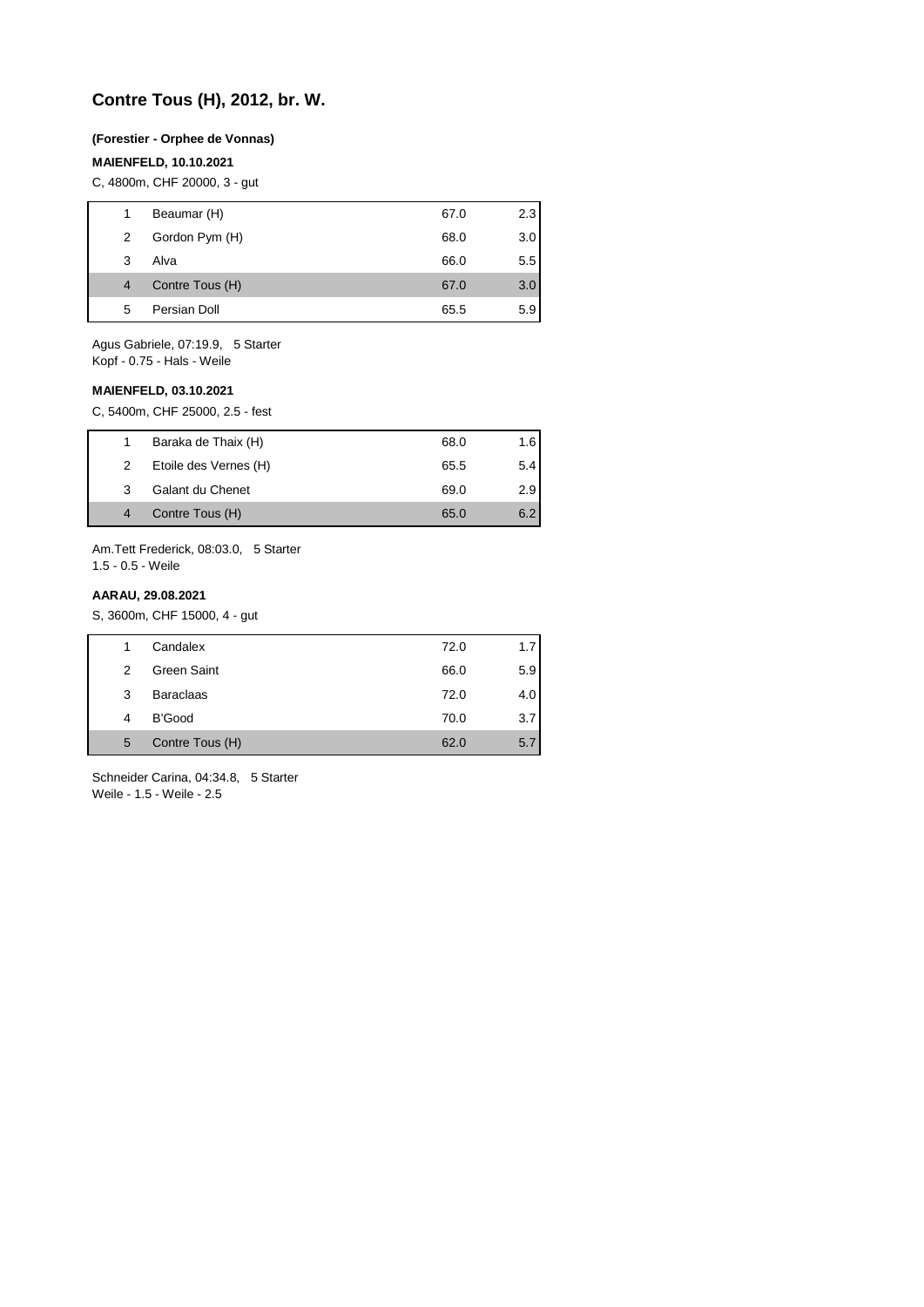# **Etoile des Vernes (H), 2014, br. St.**

#### **(Kotky Bleu - Popins)**

## **DIELSDORF, 24.10.2021**

S, 3750m, CHF 8000, 3.5 - gut

| 1.             | Garde Royale (H)      | 64.0 | 2.1 |
|----------------|-----------------------|------|-----|
| 2              | Silver Craft          | 69.0 | 4.7 |
| 3              | Raffles Rose          | 71.0 | 5.3 |
| $\overline{4}$ | Etoile des Vernes (H) | 64.5 | 2.4 |
| 5              | Alva                  | 66.0 | 6.1 |
|                |                       |      |     |

Am.Maussion Sylvain, 04:40.9, 5 Starter 0.5 - 0.75 - Kopf - 6

#### **MAIENFELD, 03.10.2021**

C, 5400m, CHF 25000, 2.5 - fest

|                | Baraka de Thaix (H)     | 68.0 | 1.6 |
|----------------|-------------------------|------|-----|
| $\overline{2}$ | Etoile des Vernes (H)   | 65.5 | 5.4 |
| 3              | <b>Galant du Chenet</b> | 69.0 | 2.9 |
|                | Contre Tous (H)         | 65.0 | 6.2 |
|                |                         |      |     |

Schneider Carina, 08:03.0, 5 Starter 1.5 - 0.5 - Weile

#### **AARAU, 12.09.2021**

C, 4800m, CHF 9000, 3 - gut

|                | Galant du Chenet      | 67.0 | 2.81 |
|----------------|-----------------------|------|------|
| $\overline{2}$ | Etoile des Vernes (H) | 63.5 | 2.4  |
| 3              | Beaumar (H)           | 63.0 | 2.21 |
|                | Alva                  | 65.0 | 4.51 |

Huber Michael, 07:18.5, 4 Starter 1.25 - 2 - Weile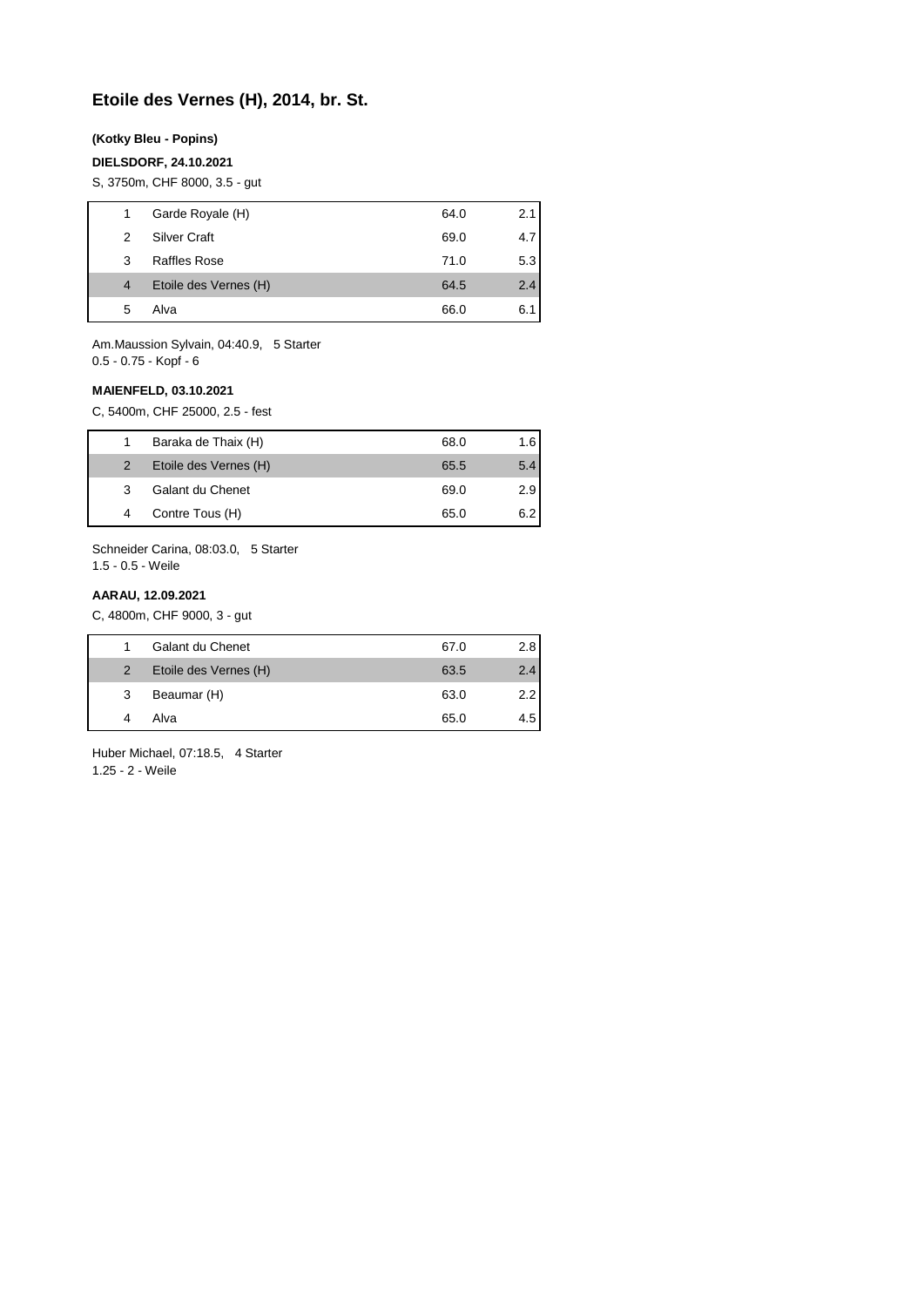# **Gordon Pym (H), 2016, R. W.**

#### **(Nicaron - Une de Ciergues)**

#### **MAIENFELD, 10.10.2021**

C, 4800m, CHF 20000, 3 - gut

|   | Beaumar (H)     | 67.0 | 2.3              |
|---|-----------------|------|------------------|
| 2 | Gordon Pym (H)  | 68.0 | 3.0 <sub>2</sub> |
| 3 | Alva            | 66.0 | $5.5^{\circ}$    |
| 4 | Contre Tous (H) | 67.0 | 3.0 <sub>2</sub> |
| 5 | Persian Doll    | 65.5 | 5.9              |
|   |                 |      |                  |

Langmeier Jürg, 07:19.9, 5 Starter Kopf - 0.75 - Hals - Weile

#### **MAIENFELD, 03.10.2021**

C, 4200m, CHF 10000, 2.5 - fest

| 67.0<br>Beaumar (H)<br>1     | 2.3 |
|------------------------------|-----|
| 69.0<br><b>Bornasco</b><br>2 | 3.5 |
| Gordon Pym (H)<br>69.0<br>3  | 2.5 |
| 67.0<br>Alva<br>4            | 5.9 |
| Persian Doll<br>67.5<br>5    | 5.9 |

Langmeier Jürg, 06:20.3, 5 Starter 0.25 - 3 - Hals - Weile

#### **Frankreich - Pau, 09.02.2021**

C, 4100m, EUR 30000

ANG Gordon Pym (H)